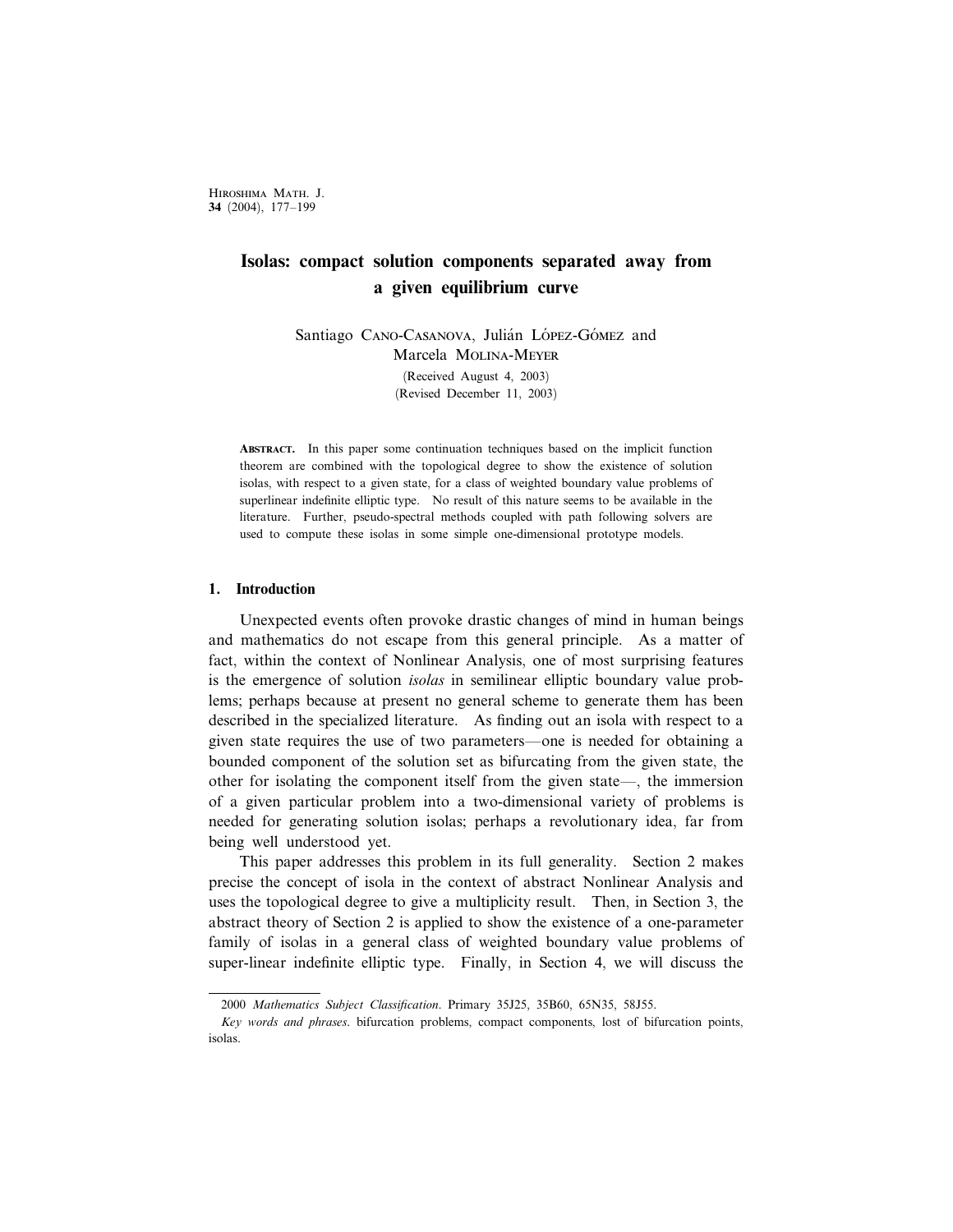results of some numerical computations that we have carried for a simple one-dimensional prototype model. Although the abstract results of this paper apply in much more general contexts than the one considered in Section 3, for the sake of clarity in the exposition, we have refrained ourselves of giving the most general results.

#### 2. The concept of isola and a multiplicity result

Suppose U is a real Banach space, denote by  $\mathcal{L}(U)$  the space of linear continuous operators in  $U$ , and consider a continuous map

$$
\mathfrak{F}:\mathbf{R}\times U\rightarrow U
$$

of the form

$$
\mathfrak{F}(\lambda, u) = \mathfrak{L}(\lambda)u + \mathfrak{N}(\lambda, u),
$$

where

- **0**  $\mathcal{Q}: \mathbf{R} \to \mathcal{L}(U)$  is a continuous map such that  $\mathcal{Q}(\lambda) I$  is compact for each  $\lambda \in \mathbf{R}$ , where I denotes the identity operator of U.
- $\cdot$   $\Re: \mathbb{R} \times U \to U$  is a compact operator such that

$$
\lim_{u \to 0} \sup_{\lambda \in K} \frac{\Re(\lambda, u)}{\|u\|} = 0
$$
\n(2.1)

for every compact interval  $K \subset \mathbf{R}$ .

Our main goal in this section is analyzing some fine properties of the compact isolas of the set of non-trivial solutions of

$$
\mathfrak{F}(\lambda, u) = 0. \tag{2.2}
$$

Note that  $(\lambda, u) = (\lambda, 0)$  solves Equation (2.2) for each  $\lambda \in \mathbb{R}$ . This is why any solution of the form  $(\lambda, 0)$  will be referred to as a *trivial solution*, while solutions of the form  $(\lambda, u)$  with  $u \neq 0$  are said to be non-trivial solutions of (2.2). Most precisely, though it may contain some trivial solution, the set of nontrivial solutions of Equation (2.2) is defined by

$$
\mathfrak{S} := \{ (\lambda, u) \in \mathbf{R} \times (U \setminus \{0\}) : \mathfrak{F}(\lambda, u) = 0 \} \cup (\Sigma \times \{0\}), \tag{2.3}
$$

where  $\Sigma \subset \mathbf{R}$  stands for the *real spectrum of the family*  $\mathfrak{L}(\lambda)$ , i.e.,  $\sigma \in \Sigma$  if and only if  $\sigma \in \mathbf{R}$  and  $\mathfrak{L}(\sigma)$  has a non-trivial kernel. Since  $\mathfrak{L}(\lambda)$  is Fredholm of index zero, by the open mapping theorem,  $\mathfrak{L}(\lambda)$  is an isomorphism if  $\lambda \in \mathbb{R} \setminus \Sigma$ . Within the general setting of this paper, it is well known that  $\Sigma$  is a closed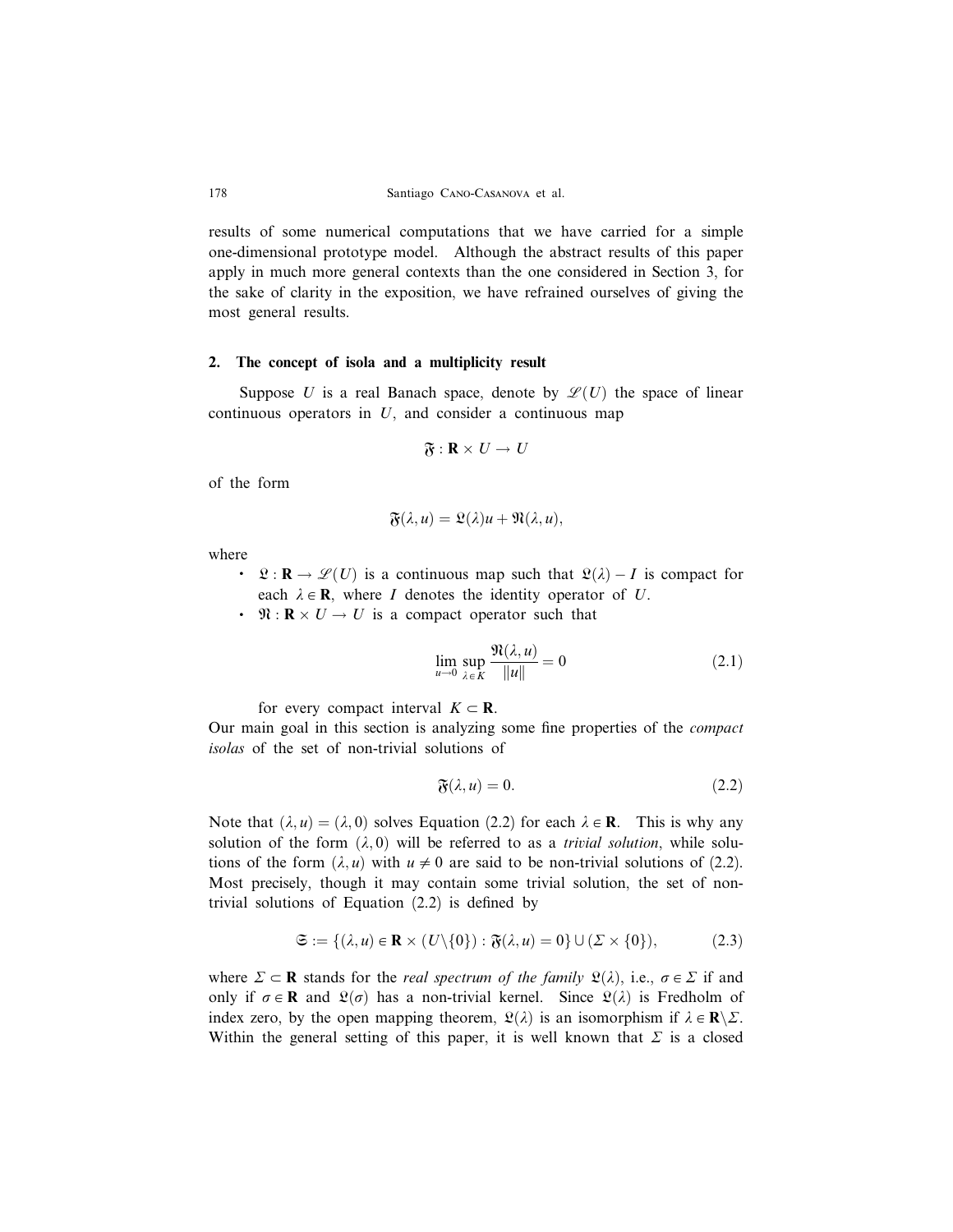subset of **R** and that all bifurcation values of  $\lambda$  to non-trivial solutions of (2.2) from the trivial solution  $(\lambda, 0)$  must lie in  $\Sigma$ . Actually, by the continuity of  $\mathfrak{F}$ ,  $\Im$  is a closed subset of  $\mathbb{R} \times U$  (cf. [10, Section 6.1]). The set  $\Im$  consists of all non-trivial solutions of (2.2) plus all possible bifurcation points from the trivial solution curve  $(\lambda, 0)$ .

Throughout this work, as usual within the context of global bifurcation theory, by a *component* of  $\mathfrak{S}$  it is meant a maximal (for the inclusion) closed and connected subset of  $\mathfrak{S}$ . A bounded component  $\mathfrak{C}$  of  $\mathfrak{S}$ , necessarily compact, is said to be an *isola*—with respect to the trivial solution  $(\lambda, 0)$ —if

$$
\mathfrak{C} \cap (\Sigma \times \{0\}) = \varnothing,\tag{2.4}
$$

i.e., if it is bounded away from the trivial solution. All isolas considered in this paper will be understood as isolas with respect to the trivial solution curve  $(\lambda, 0)$ . The following concept plays a crucial role in the abstract theory developed in this section.

DEFINITION 2.1. Suppose  $\mathfrak{C}\subset\mathfrak{S}$  is an isola. A bounded open set  $\Omega\subset$  $\mathbf{R} \times U$  is said to be an open isolating neighborhood of  $\mathfrak C$  if

$$
\mathfrak{C} \subset \Omega \qquad \text{and} \qquad \partial \Omega \cap \mathfrak{S} = \varnothing. \tag{2.5}
$$

The following result establishes the existence of open isolating neighborhoods. Throughout this paper, we will denote by  $B_R(\lambda, u)$  the ball of radius  $R > 0$ centered at  $(\lambda, u) \in \mathbf{R} \times U$ , and by  $B_R(u)$  the ball of radius R centered at  $u \in U$ . If  $u = 0$ , we simply set  $B_R := B_R(0)$ .

PROPOSITION 2.2. Suppose  $\mathfrak{C} \subset \mathfrak{S}$  is an isola. Then, for each  $\varepsilon > 0$ ,  $\mathfrak{C}$ possesses an open isolating neighborhood  $\Omega \subset \mathbf{R} \times U$  such that

$$
\Omega\subset \mathfrak{C}+B_{\varepsilon}(0,0).
$$

PROOF. Thanks to (2.4), for any sufficiently small  $\delta > 0$ , the open neighborhood

$$
\mathscr{U}:=\mathfrak{C}+B_{\delta}(0,0)
$$

satisfies

$$
\overline{\mathscr{U}} \cap (\Sigma \times \{0\}) = \varnothing.
$$

Fix one of these  $\delta$ 's. If  $\partial \mathscr{U} \cap \mathfrak{S} = \emptyset$ , then  $\mathscr{U}$  provides us with an open isolating neighborhood of  $\mathfrak{C}$ , but, in general, this does not occur. So, suppose

$$
\partial\mathscr{U}\cap\mathfrak{S}\neq\varnothing
$$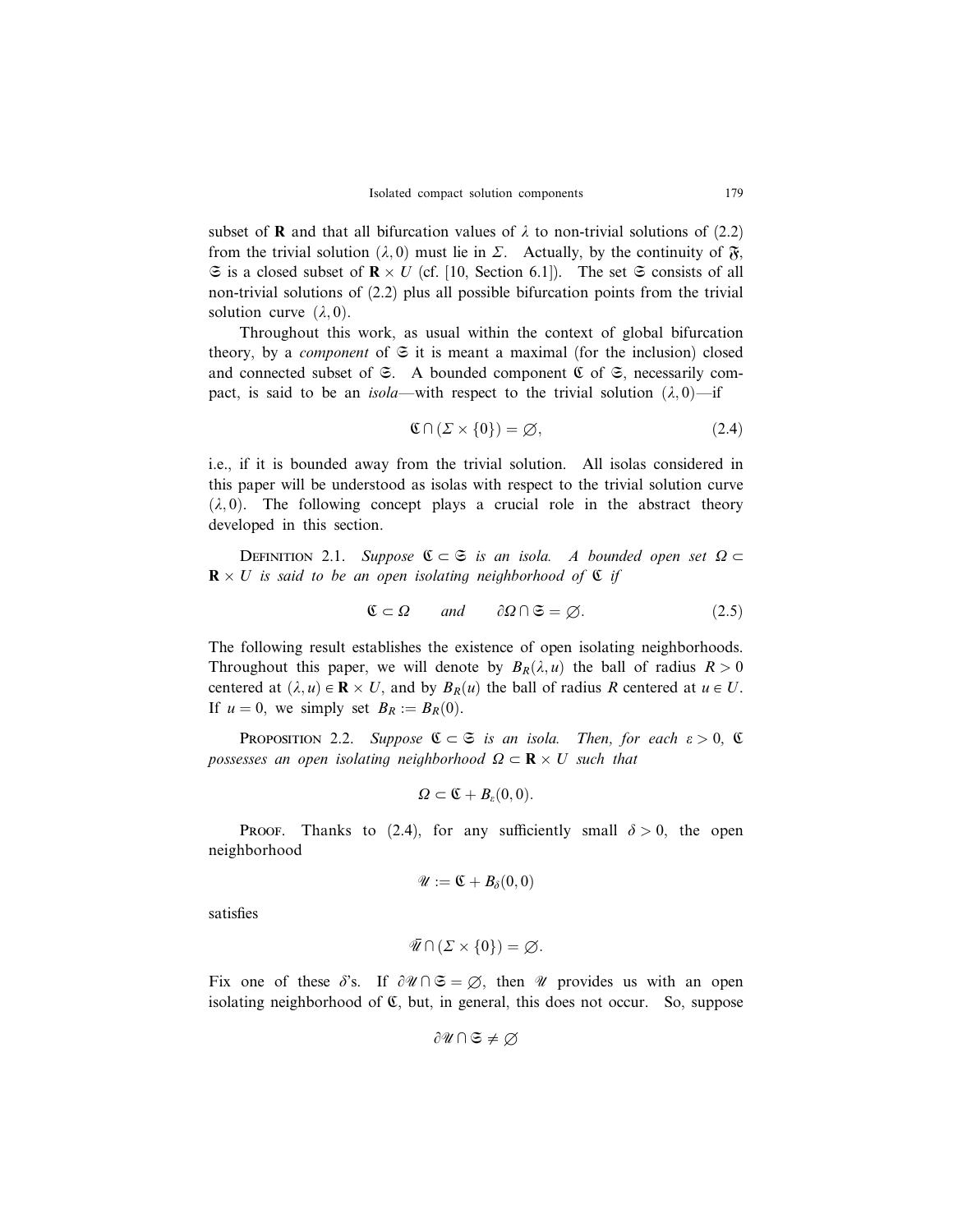and set

 $M := \overline{\mathscr{U}} \cap \mathfrak{S}, \qquad A := \mathfrak{C}, \qquad B := \partial \mathscr{U} \cap \mathfrak{S}.$ 

Then,  $M$  is a compact metric space and  $A, B$  are two disjoint compact nonempty subsets of M. By the maximality of  $\mathfrak C$ , no subcontinuum of M connects A with B. Thus, by a celebrated result attributable to G. T. Whyburn [12], there exist two disjoint compact subsets of  $M, M_A$  and  $M_B$ , such that

$$
A\subset M_A, \qquad B\subset M_B, \qquad M=M_A\cup M_B.
$$

Then, the open set

$$
\varOmega:=M_A+B_\eta(0,0)
$$

provides us with an open isolating neighborhood of  $\mathfrak C$  for any sufficiently small  $\eta > 0$ . Indeed, by construction,

$$
A=\mathfrak{C}\subset M_A\subset\Omega.
$$

Moreover, since dist $(M_A, M_B) > 0$  and  $M = M_A \cup M_B$ , for any sufficiently small  $n > 0$ ,

$$
\partial\Omega\cap M=\varnothing.
$$

Finally, since  $M_A \subset \mathcal{U}$ , for any sufficiently small  $\eta > 0$  we have that  $\partial \Omega \subset \mathcal{U}$ , and, hence,

$$
\varnothing = \partial\Omega \cap M = \partial\Omega \cap \overline{\mathscr{U}} \cap \mathfrak{S} = \partial\Omega \cap \mathfrak{S}.
$$

Therefore,  $\Omega$  is an open isolating neighborhood of  $\mathfrak C$  in  $\mathbb R \times U$ .

Now, we will use Proposition 2.2 to obtain an important property satisfied by any isola of S. To state the corresponding result, we need to introduce some notations. For any subset  $S \subset \mathbf{R} \times U$  and  $\lambda \in \mathbf{R}$  we will denote

$$
S_{\lambda} := \{u \in U : (\lambda, u) \in S\},\
$$

and  $\mathcal{P}_\lambda$  will stand for the projection on the  $\lambda$ -component, i.e.,  $\mathcal{P}_\lambda(\lambda, u) := \lambda$  for each  $(\lambda, u) \in \mathbf{R} \times U$ .

**PROPOSITION** 2.3. Suppose  $\mathfrak{C} \subset \mathfrak{S}$  is an isola and let  $\Omega$  be any open isolating neighborhood of  $\mathfrak{C}$ . Then, for each  $\lambda \in \mathbf{R}$ ,

$$
Deg(\mathfrak{F}(\lambda,\cdot),\Omega_\lambda)=0,\t(2.6)
$$

where  $\text{Deg}(\mathfrak{F}(\lambda, \cdot), \Omega_\lambda)$  denotes the topological degree of  $\mathfrak{F}(\lambda, \cdot)$  in  $\Omega_\lambda \subset U$ .

**PROOF.** Since  $\mathfrak{C}$  is compact, there exist  $\alpha, \beta \in \mathbb{R}$ ,  $\alpha < \beta$ , such that  $\mathfrak{C} \subset$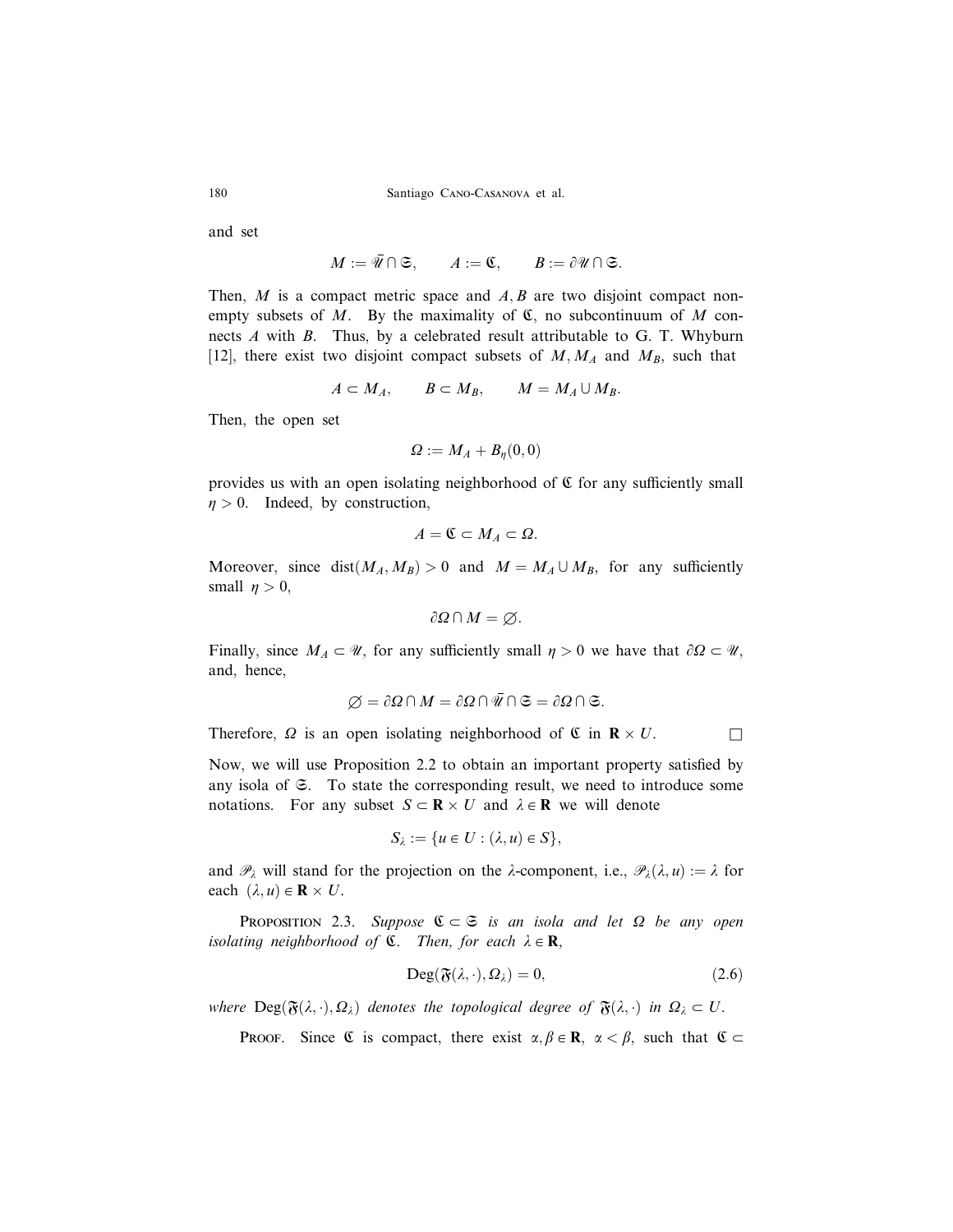$(\alpha, \beta) \times U$ . Then, by the homotopy invariance of the topological degree, we have that, for each  $\lambda \in \mathbf{R}$ ,

$$
\text{Deg}(\mathfrak{F}(\lambda,\cdot),\Omega_\lambda)=\text{Deg}(\mathfrak{F}(\alpha,\cdot),\Omega_\alpha)=0,
$$

because  $\partial\Omega \cap \mathfrak{S} = \emptyset$ .

The main result of this section reads as follows.

THEOREM 2.4. Suppose  $\mathfrak{C} \subset \mathfrak{S}$  is an isola and set

$$
\lambda_* := \min \{ \lambda \in \mathbf{R} : \mathfrak{C}_{\lambda} \neq \emptyset \}, \qquad \lambda^* := \max \{ \lambda \in \mathbf{R} : \mathfrak{C}_{\lambda} \neq \emptyset \}.
$$

Note that, necessarily,  $\mathscr{P}_{\lambda} \mathfrak{C} = [\lambda_*, \lambda^*]$ , since  $\mathfrak{C}$  is compact and connected. Moreover,  $\lambda_* \leq \lambda^*$ —the equality  $\lambda_* = \lambda^*$  might occur.

Suppose, in addition, that  $\lambda_* < \lambda^*$  and that there exist  $\lambda_1, \lambda_2 \in (\lambda_*, \lambda^*),$  $\lambda_1 < \lambda_2$ , and a continuous curve  $\gamma \in \mathscr{C}([\lambda_1, \lambda_2]; U)$  such that (A1) The graph of  $\gamma$ ,

$$
\Gamma := \{(\lambda, \gamma(\lambda)) : \lambda \in [\lambda_1, \lambda_2]\},\
$$

is contained in the isola  $\mathfrak C$  and there exists  $\varepsilon_0 > 0$  such that

$$
[ \Gamma + B_{\varepsilon_0}(0,0)] \cap \mathfrak{S} \cap ([\lambda_1, \lambda_2] \times U) = \Gamma.
$$

(A2) There exists  $\lambda_0 \in [\lambda_1, \lambda_2]$  such that

$$
Ind(\gamma(\lambda_0), \mathfrak{F}(\lambda_0, \cdot)) \in \{-1, 1\},\tag{2.7}
$$

where Ind denotes the index—local topological degree—of an isolated solution.

Then, for each  $\lambda \in [\lambda_1, \lambda_2]$ ,

$$
(\mathfrak{C}\backslash\varGamma)_\lambda\neq\varnothing,
$$

and, therefore,  $\mathfrak{C}_{\lambda}$  possesses, at least, two nontrivial solutions of (2.2).

Assumption (A1) establishes that  $\Gamma$  is an *isolated* arc of curve within  $\mathfrak{C}$ . By the homotopy invariance of the topological degree, Assumption (A2) guarantees that the index of any solution along  $\Gamma$  equals either 1, or  $-1$ .

PROOF OF THEOREM 2.4. As we have just commented,

$$
Ind(\gamma(\lambda), \mathfrak{F}(\lambda, \cdot)) = Ind(\gamma(\lambda_0), \mathfrak{F}(\lambda_0, \cdot)) \in \{-1, 1\} \qquad \forall \lambda \in [\lambda_1, \lambda_2].
$$
 (2.8)

Now, pick  $\varepsilon \in (0,\varepsilon_0)$  and let  $\Omega$  be any open isolating neighborhood  $\Omega \subset \mathbf{R} \times U$ such that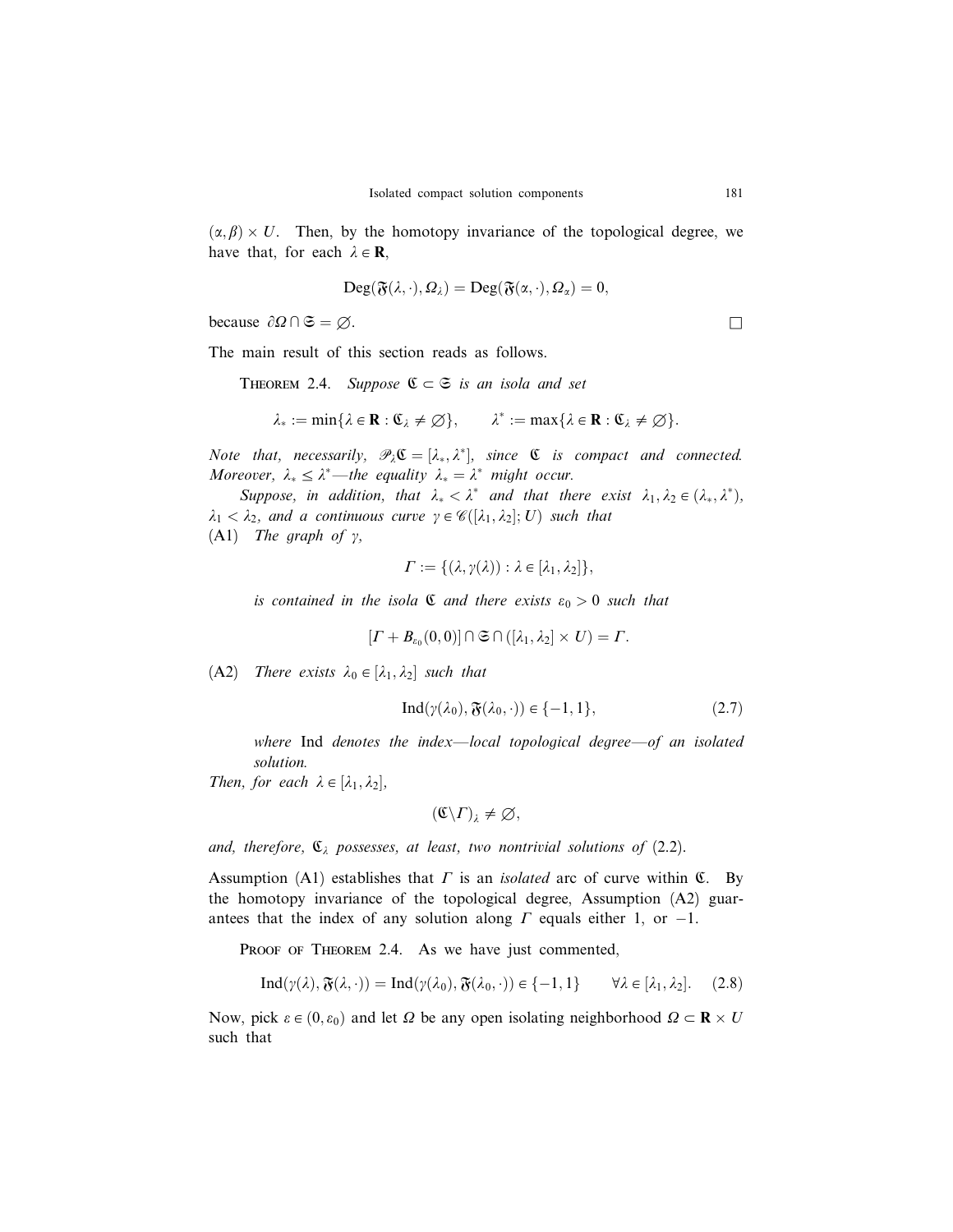$$
\Omega\subset \mathfrak{C}+B_{\varepsilon}(0,0).
$$

The existence of  $\Omega$  is guaranteed by Proposition 2.2. Thanks to Proposition 2.3,

$$
\mathrm{Deg}(\mathfrak{F}(\lambda,\cdot),\Omega_\lambda)=0\qquad\forall\lambda\in[\lambda_1,\lambda_2].
$$

Moreover, due to the additivity property of the degree, for each  $\lambda \in [\lambda_1, \lambda_2]$ ,

$$
Deg(\mathfrak{F}(\lambda,\cdot),\Omega_\lambda)=Deg(\mathfrak{F}(\lambda,\cdot),\Omega_\lambda\backslash\overline{B}_\varepsilon(\gamma(\lambda)))+\mathrm{Ind}(\gamma(\lambda),\mathfrak{F}(\lambda,\cdot))
$$

and, hence, thanks to (2.8),

$$
\text{Deg}(\mathfrak{F}(\lambda,\cdot),\Omega_\lambda\backslash\bar{B}_\varepsilon(\gamma(\lambda)))=-\text{Ind}(\gamma(\lambda),\mathfrak{F}(\lambda,\cdot))\tag{2.9}
$$

equals either  $-1$ , or 1, for each  $\lambda \in [\lambda_1, \lambda_2]$ . Consequently, for each  $\lambda \in [\lambda_1, \lambda_2]$ there exists  $u_{\lambda} \in \Omega_{\lambda} \backslash \overline{B}_{\varepsilon}(\gamma(\lambda))$  such that

$$
\mathfrak{F}(\lambda,u_\lambda)=0,
$$

though, in general, one cannot guarantee that  $(\lambda, u_\lambda) \in \mathfrak{C}$ . Thus, in order to prove  $(\mathfrak{C}\backslash\Gamma)_{\lambda}\neq\emptyset$  a further argument is needed.

First, we show that for any compact interval  $J := [\mu_1, \mu_2] \subset [\lambda_1, \lambda_2],$  $\mu_1 < \mu_2$ , there exists  $\mu_0 \in [\mu_1, \mu_2]$  such that

$$
\mathfrak{C}_{\mu_0}\backslash\{\gamma(\mu_0)\}\neq\varnothing.
$$

In order to prove this we proceed by contradiction. So, suppose there exists  $J := [\mu_1, \mu_2] \subset [\lambda_1, \lambda_2], \mu_1 < \mu_2$ , such that

$$
\mathfrak{C}_{\lambda}\backslash\{\gamma(\lambda)\}=\varnothing \qquad \forall \lambda\in[\mu_1,\mu_2].\tag{2.10}
$$

Pick

$$
\varepsilon \in \left(0, \min\left\{\varepsilon_0, \frac{\mu_2 - \mu_1}{3}\right\}\right)
$$

and let  $\Omega$  be any open isolating neighborhood of  $\mathfrak C$  such that  $\Omega \subset \mathfrak C + B_{\varepsilon}(0,0)$ . Thanks to (2.10), for each  $\lambda \in (\mu_1 + \varepsilon, \mu_2 - \varepsilon)$  one has that

$$
\varOmega_\lambda\backslash\bar B_\varepsilon(\gamma(\lambda))=\varnothing
$$

and, hence,

$$
\mathrm{Deg}(\mathfrak{F}(\lambda,\cdot),\Omega_\lambda\backslash\bar{B}_\varepsilon(\gamma(\lambda)))=0,
$$

which is impossible, because of (2.9). This contradiction shows the validity of the claim above.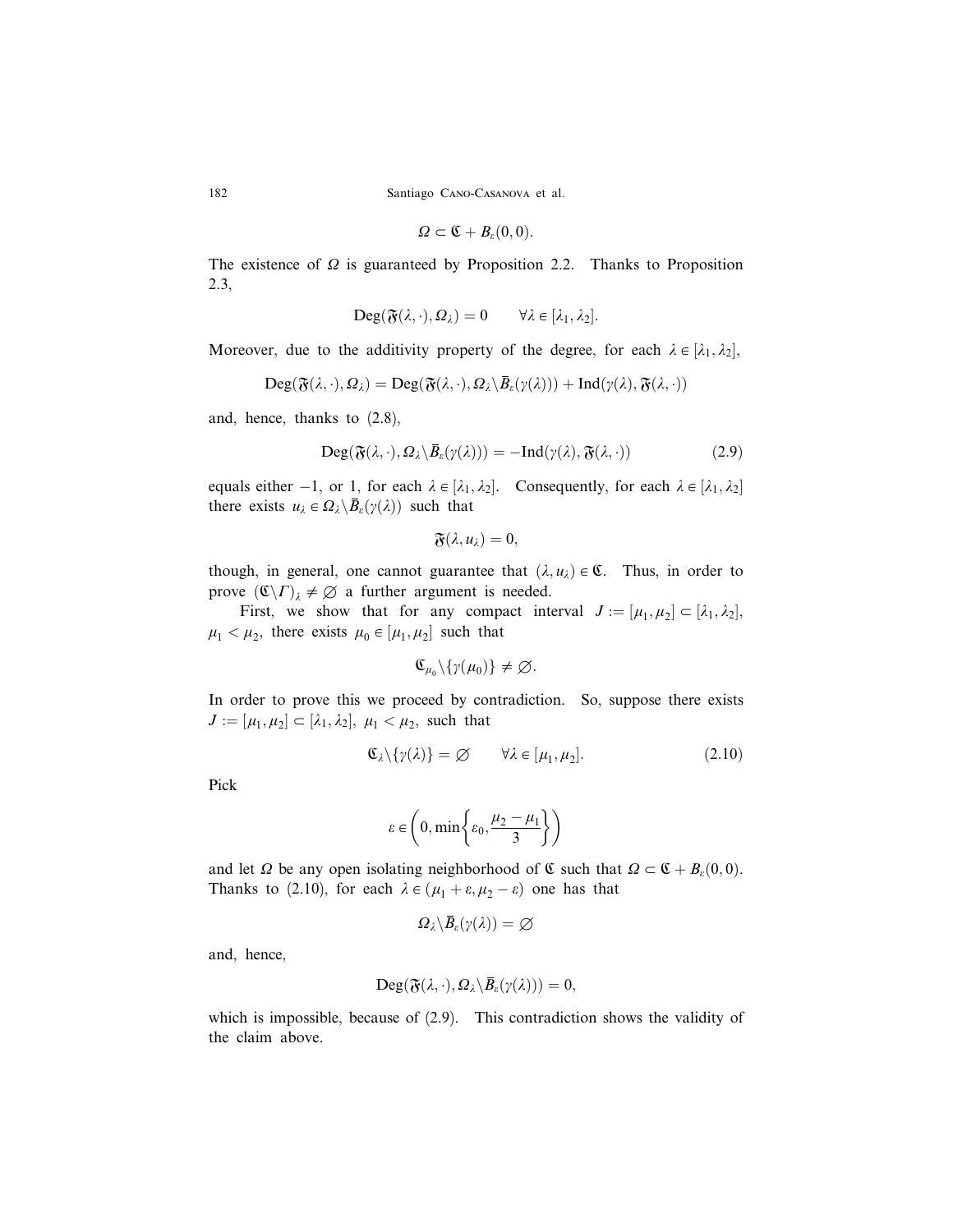To complete the proof of the theorem, pick  $\lambda \in [\lambda_1, \lambda_2]$  and consider a sequence of compact intervals of positive length,  $J_n$ ,  $n \geq 1$ , such that

$$
J_{n+1} \subset J_n \subset [\lambda_1, \lambda_2], \qquad n \ge 1,
$$

and

$$
\bigcap_{n=1}^{\infty} J_n = \{\lambda\}.
$$

We already know that, for each  $n \geq 1$ , there exists  $\rho_n \in J_n$  such that

$$
\mathfrak{C}_{\rho_n}\backslash\{\gamma(\rho_n)\}\neq\varnothing.
$$

Now, for each  $n \geq 1$ , pick  $u_n \in \mathfrak{C}_{\rho_n} \setminus {\gamma(\rho_n)}$ . Then, thanks to (A1), the sequence,

$$
\{(\rho_n, u_n)\}_{n\geq 1} \subset \mathfrak{C} \backslash \Gamma
$$

possesses a convergent subsequence, labeled again by  $n$ , to some point  $(\lambda_{\infty}, u_{\infty}) \in \mathfrak{C} \backslash \Gamma$ . Moreover, by construction,

$$
\lim_{n\to\infty}\rho_n=\lambda,
$$

and, hence,  $\lambda_{\infty} = \lambda$ . Therefore,

$$
u_{\infty} \in \mathfrak{C}_{\lambda} \backslash \{ \gamma(\lambda) \},
$$

which concludes the proof.  $\Box$ 

## 3. The existence of isolas in semilinear elliptic b.v.p's

In this section we construct a general class of semilinear weighted boundary value problems of the form

$$
\begin{cases}\n\mathcal{L}u = \lambda Vu - (A - \varepsilon B)u^p & \text{in } \Omega, \\
u = 0 & \text{on } \partial\Omega,\n\end{cases}
$$
\n(3.1)

exhibiting an isola of positive solutions—in  $\lambda$ —for each sufficiently small  $\varepsilon > 0$ . To carry out the mathematical analysis of this problem we make the following assumptions:

A1.  $\Omega$  is a bounded domain of  $\mathbb{R}^N$ ,  $N \geq 1$ , of class  $\mathscr{C}^{2+\nu}$ , for some  $\nu \in (0,1)$ ,  $p > 1$ ,  $\varepsilon \ge 0$ ,  $\lambda \in \mathbb{R}$ ,  $\mathscr{L}$  is a second order uniformly elliptic operator in  $\overline{\Omega}$ of the form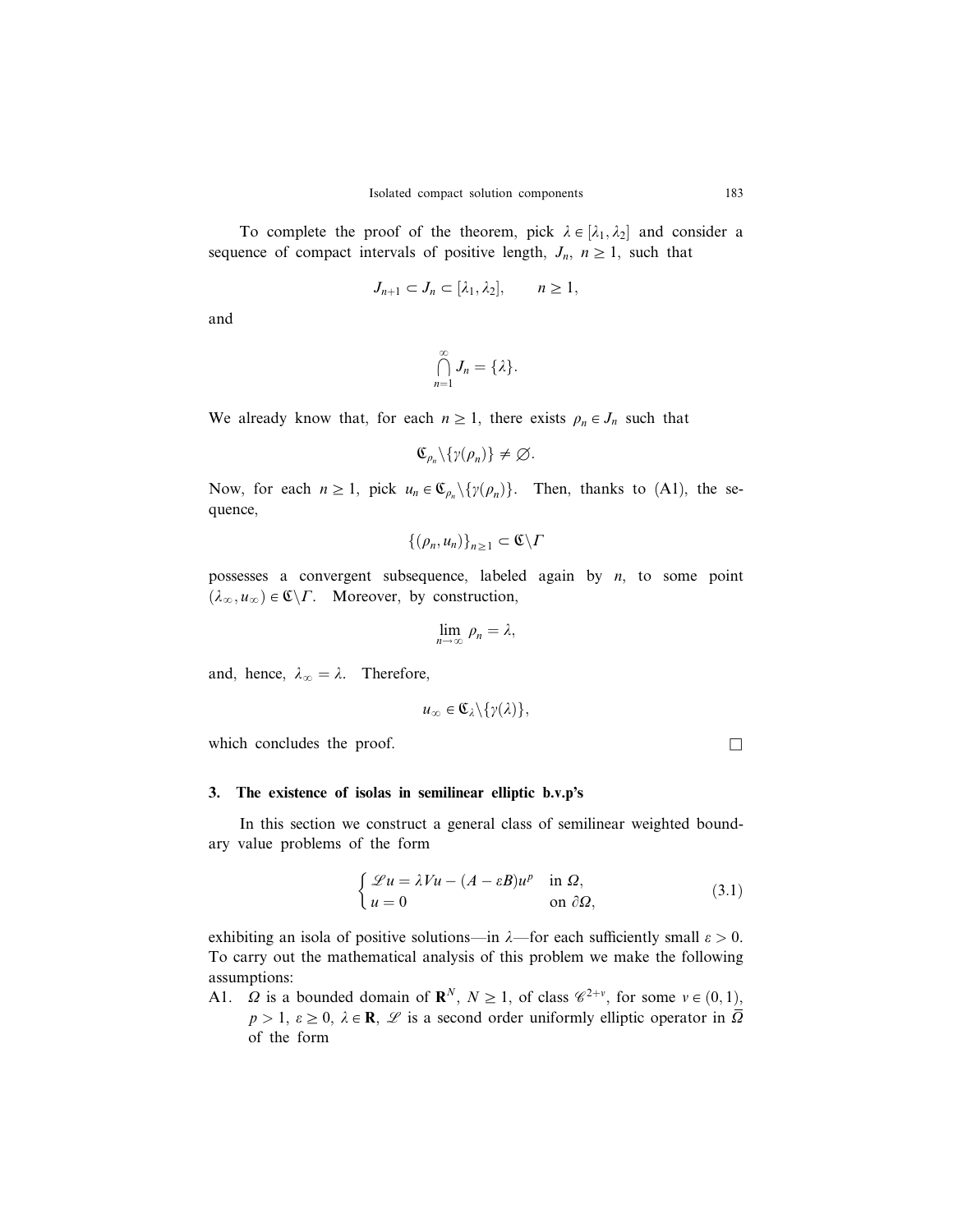$$
\mathcal{L} := -\sum_{i,j=1}^{N} \alpha_{ij}(x) \frac{\partial^2}{\partial x_i \partial x_j} + \sum_{i=1}^{N} \alpha_i(x) \frac{\partial}{\partial x_i} + \alpha_0(x) \tag{3.2}
$$

where  $\alpha_{ij} = \alpha_{ji} \in \mathscr{C}^{\nu}(\overline{\Omega}), \alpha_i, \alpha_0 \in \mathscr{C}^{\nu}(\overline{\Omega}), 1 \leq i, j \leq N.$ 

A2.  $A, B \in \mathscr{C}^{\nu}(\overline{\Omega})$ , are two positive functions with disjoint supports,

$$
K_A^+ := \text{supp } A, \qquad K_B^+ := \text{supp } B,
$$

such that

$$
\varOmega^0_A:=\varOmega\backslash K^+_A,\qquad \varOmega^0_B:=\varOmega\backslash K^+_B,
$$

are two proper open subsets of  $\Omega$  of class  $\mathscr{C}^{2+\nu}$  with a finite number of separated components.

A3. Either  $N \in \{1, 2\}$ , or else  $N \ge 3$ ,  $p < \frac{N+2}{N-2}$ , and, for some constant  $\gamma \geq \frac{2N}{N-2},$ 

$$
\frac{B}{[\text{dist}(\cdot\,,\partial K_B^+)]^\gamma}\in\mathscr{C}(K_B^+;(0,\infty)).
$$

A4.  $V \in \mathscr{C}^{\nu}(\overline{\Omega})$  is a function changing of sign in  $\Omega_A^0$  and satisfying

$$
\max_{\lambda \in \mathbf{R}} \sigma_1[\mathcal{L} - \lambda V; \Omega] < 0 < \max_{\lambda \in \mathbf{R}} \sigma_1[\mathcal{L} - \lambda V; \Omega_A^0].\tag{3.3}
$$

Subsequently, given any elliptic operator  $L$  in a smooth domain  $D$ , we denote by  $\sigma_1[L; D]$  the principal eigenvalue of L in D under homogeneous Dirichlet boundary conditions.

The existence of  $\mathcal{L}, A, B$  and V satisfying (A1)–(A4) can be guaranteed as follows. Choose A satisfying the requirements of  $(A2)$ , V changing of sign in  $\Omega_A^0$ , and any elliptic operator  $\mathscr{L}_0$  in  $\overline{\Omega}$ . Then,

$$
\lim_{\lambda\to\pm\infty}\,\sigma_1[\mathscr{L}_0-\lambda V;\Omega^0_A]=-\infty
$$

and, due to the monotonicity of the principal eigenvalue with respect to the domain,

$$
\max_{\lambda \in \mathbf{R}} \; \sigma_1[\mathscr{L}_0 - \lambda V; \Omega] < \max_{\lambda \in \mathbf{R}} \; \sigma_1[\mathscr{L}_0 - \lambda V; \Omega_A^0].
$$

Thus, the elliptic operator  $\mathscr L$  defined by

$$
\mathscr{L} := \mathscr{L}_0 - \frac{1}{2} \left\{ \max_{\lambda \in \mathbf{R}} \sigma_1[\mathscr{L}_0 - \lambda V; \Omega] + \max_{\lambda \in \mathbf{R}} \sigma_1[\mathscr{L}_0 - \lambda V; \Omega_A^0] \right\}
$$

satisfies  $(A4)$ . Finally, choose any B satisfying  $(A2)$  and  $(A3)$ . For these choices, all requirements of this section are satisfied.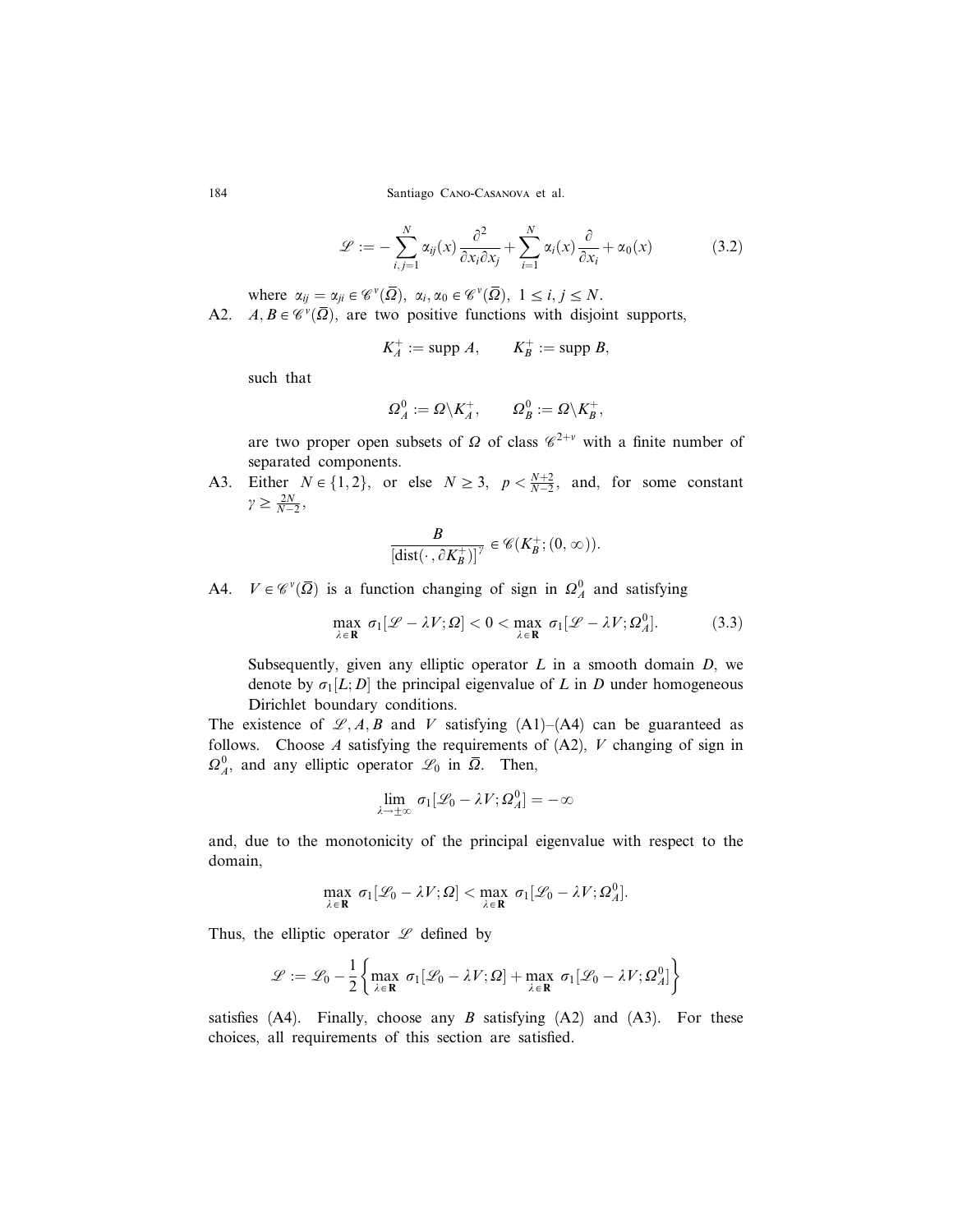For any  $D \in \{\Omega, \Omega_A^0\}$ , consider the linear weighted boundary value problem

$$
\begin{cases}\n\mathcal{L}\varphi = \lambda V \varphi & \text{in } D, \\
\varphi = 0 & \text{on } \partial D.\n\end{cases}
$$
\n(3.4)

Thanks to (3.3), Problem (3.4) does not admit a principal eigenvalue  $\lambda$  if  $D = \Omega$ , while it possesses two, denoted by  $\lambda_1^0 < \lambda_2^0$ , if  $D = \Omega_A^0$  (cf. [9] and the references there in). When  $\sigma_1[\mathcal{L}; \Omega_A^0] > 0$ , this result is attributable to P. Hess and T. Kato [6]. Within the setting of [6] one necessarily has  $\lambda_1^0 < 0 < \lambda_2^0$ , although in our general setting  $\lambda_1^0$  and  $\lambda_2^0$  can have the same sign. The following result is well known (cf. e.g., [5]).

THEOREM 3.1. Suppose  $\varepsilon = 0$ . Then, (3.1) possesses a positive solution if, and only if,

$$
\lambda_1^0 < \lambda < \lambda_2^0. \tag{3.5}
$$

Moreover, it is unique and linearly asymptotically stable, if it exists, i.e., the principal eigenvalue of the linearization of (3.1) around it is always positive. Actually, the positive solution attracts to all positive solutions of the parabolic counterpart of (3.1). Furthermore, if we denote the positive solution by  $\theta_{\lbrack \lambda,0\rbrack}$ , then

$$
\lim_{\lambda\downarrow\lambda_1^0} \|\theta_{[\lambda,0]}\|_{L_\infty(\Omega)} = \infty = \lim_{\lambda\uparrow\lambda_2^0} \|\theta_{[\lambda,0]}\|_{L_\infty(\Omega)},
$$

and, therefore,  $\lambda_1^0$  and  $\lambda_2^0$  are bifurcation values from infinity to positive solutions of  $(3.1)$ . Note that, thanks to the first inequality of  $(3.3)$ , zero is always linearly unstable.

Figure 1(c) of  $[5]$  shows the bifurcation diagram of positive solutions of  $(3.1)$  in case  $\varepsilon = 0$ . The a priori bounds of [1] and [2] show that the curve of positive solutions  $(\lambda, \theta_{[\lambda,0]})$ ,  $\lambda_1^0 < \lambda < \lambda_2^0$ , at  $\varepsilon = 0$ , becomes into an isola of solutions of (3.1) for each sufficiently small  $\varepsilon > 0$ . This is the main result of this section, which can be stated as follows.

THEOREM 3.2. Suppose  $(A1)–(A4)$ . Then, for each

$$
\delta \in (0, \left(\lambda_2^0 - \lambda_1^0\right)/2) \tag{3.6}
$$

there exists  $\varepsilon_0 := \varepsilon_0(\delta) > 0$  such that for any  $\varepsilon \in (0,\varepsilon_0)$  the problem (3.1) possesses an isola of positive solutions  $\mathfrak{C}^+_{{\varepsilon}},$  satisfying the following properties:

(a) Setting

$$
\lambda_{*,\varepsilon} := \min_{\lambda \in \mathbf{R}} \ \mathscr{P}_{\lambda}(\mathfrak{C}_{\varepsilon}^+), \qquad \lambda^{*,\varepsilon} := \max_{\lambda \in \mathbf{R}} \ \mathscr{P}_{\lambda}(\mathfrak{C}_{\varepsilon}^+), \tag{3.7}
$$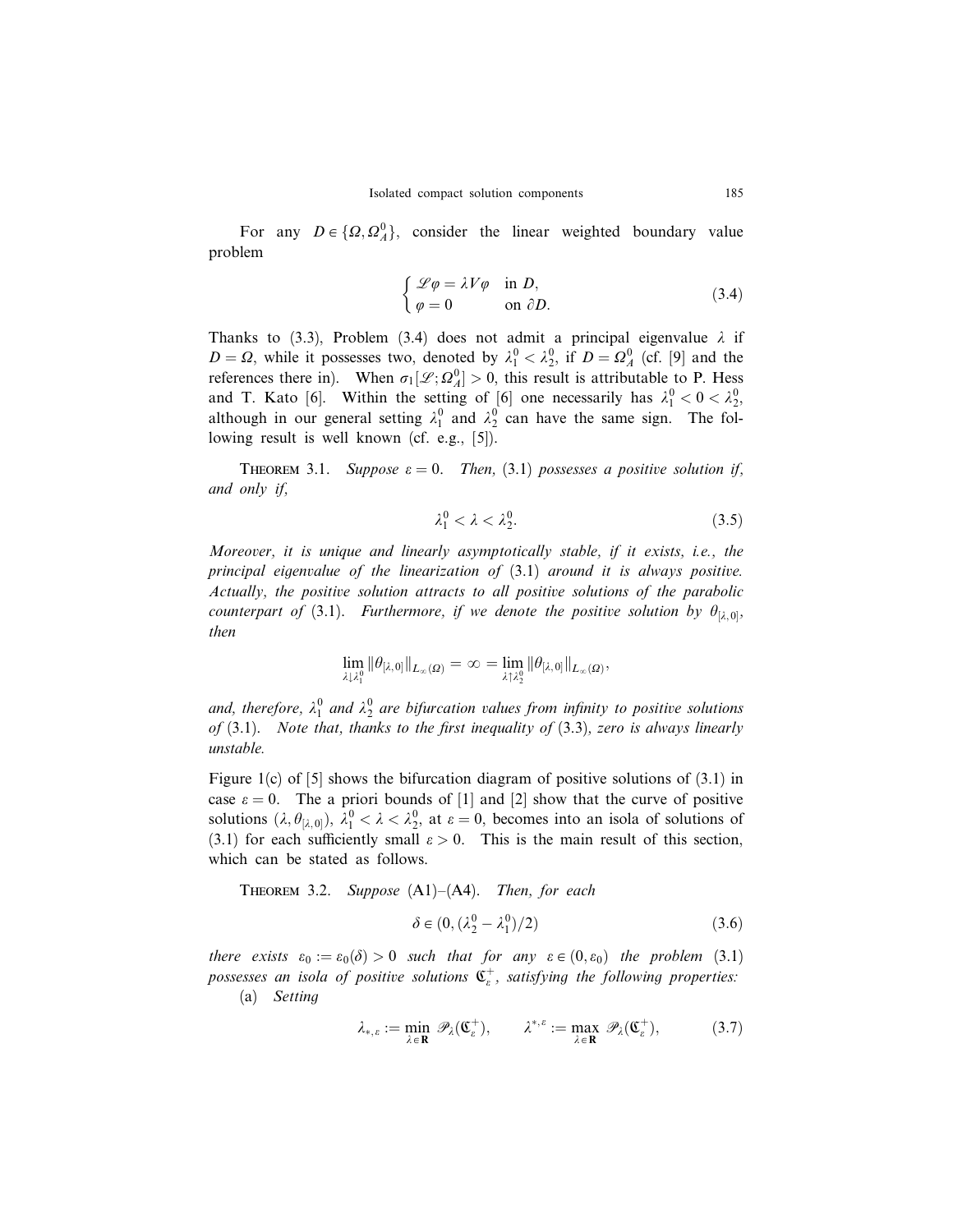one has that

$$
\lambda_1^0 < \lambda_{*,\varepsilon} < \lambda_1^0 + \delta < \lambda_2^0 - \delta < \lambda^{*,\varepsilon} < \lambda_2^0. \tag{3.8}
$$

- (b) For each  $\lambda \in [\lambda_1^0 + \delta, \lambda_2^0 \delta]$ ,  $\mathfrak{C}_{\varepsilon}^+$  possesses, at least, two positive solutions.
- (c) For each  $\lambda \in [\lambda_1^0 + \delta, \lambda_2^0 \delta]$ ,  $\mathfrak{C}_\varepsilon^+$  possesses, at least, one linearly asymptotically stable solution.

PROOF. Fix any constant

$$
K > -\sigma_1[\mathscr{L};\Omega]
$$

and consider, for each  $(\lambda, \varepsilon) \in \mathbb{R}^2$ , the operators

$$
\mathfrak{L}(\lambda) := \mathscr{J}(\mathscr{L} + K)^{-1}[\lambda V + K] - I : \mathscr{C}_0^v(\overline{\Omega}) \to \mathscr{C}_0^v(\overline{\Omega}),
$$

and

$$
\mathfrak{N}(\lambda,\cdot,\varepsilon):=-\mathscr{J}(\mathscr{L}+K)^{-1}[(A-\varepsilon B)(\cdot)^p]:\mathscr{C}_0^v(\overline{\Omega})\to\mathscr{C}_0^v(\overline{\Omega}),
$$

where *I* is the identity map of  $\mathcal{C}_0^{\nu}(\overline{\Omega})$  and  $\mathcal{J}$  stands for the compact imbedding  $\mathscr{C}_0^{2+\nu}(\overline{\Omega}) \hookrightarrow \mathscr{C}_0^{\nu}(\overline{\Omega})$ . Then, by Schauder's theory, the positive solutions of (3.1) are given by the positive solutions of the nonlinear abstract equation

$$
\mathfrak{F}(\lambda,u,\varepsilon):=\mathfrak{L}(\lambda)u+\mathfrak{N}(\lambda,u,\varepsilon)=0, \qquad (\lambda,u,\varepsilon)\in X:=\mathbf{R}\times \mathscr{C}_0^v(\overline{\varOmega})\times \mathbf{R}.
$$

Note that, for each  $\varepsilon \ge 0$ , this equation fits into the abstract setting of Section 2. Moreover, since  $p > 1$ ,  $\mathfrak{F} \in \mathscr{C}^1(X; \mathscr{C}_0(\overline{\Omega}))$ , and, given any solution  $(\lambda, \theta, \varepsilon)$ of (3.1),  $(\lambda, \theta, \varepsilon)$  is linearly asymptotically stable if, and only if,

$$
\text{spr}(I + D_u \mathfrak{F}(\lambda, \theta, \varepsilon)) < 1.
$$

Note that the linearization

$$
I + D_u \mathfrak{F}(\lambda, \theta, \varepsilon) = \mathcal{J}(\mathcal{L} + K)^{-1} \{ [\lambda V + K - p(A - \varepsilon B)\theta^{p-1}] \}.
$$

is compact.

Let  $\mathfrak{C}_0^+$  denote the component of positive solutions of (3.1) for  $\varepsilon = 0$ . Thanks to Theorem 3.1,  $\mathfrak{C}_0^+$  is the  $\mathscr{C}_1^1$  curve of X consisting of all points of the form  $(\lambda, \theta_{[\lambda,0]}, 0)$  with  $\lambda_1^0 < \lambda < \lambda_2^0$ . Now, fix  $\delta$  satisfying (3.6) and consider the compact arc of curve of class  $\mathscr{C}^1$ 

$$
\Gamma_0 := \{ (\lambda, \theta_{[\lambda,0]}, 0) : \lambda_1^0 + \delta \le \lambda \le \lambda_2^0 - \delta \} \subset \mathfrak{C}_0^+.
$$

Thanks to the implicit function theorem, there exist  $\varepsilon_0 = \varepsilon_0(\delta) > 0$  and a map of class  $\mathscr{C}^1$ ,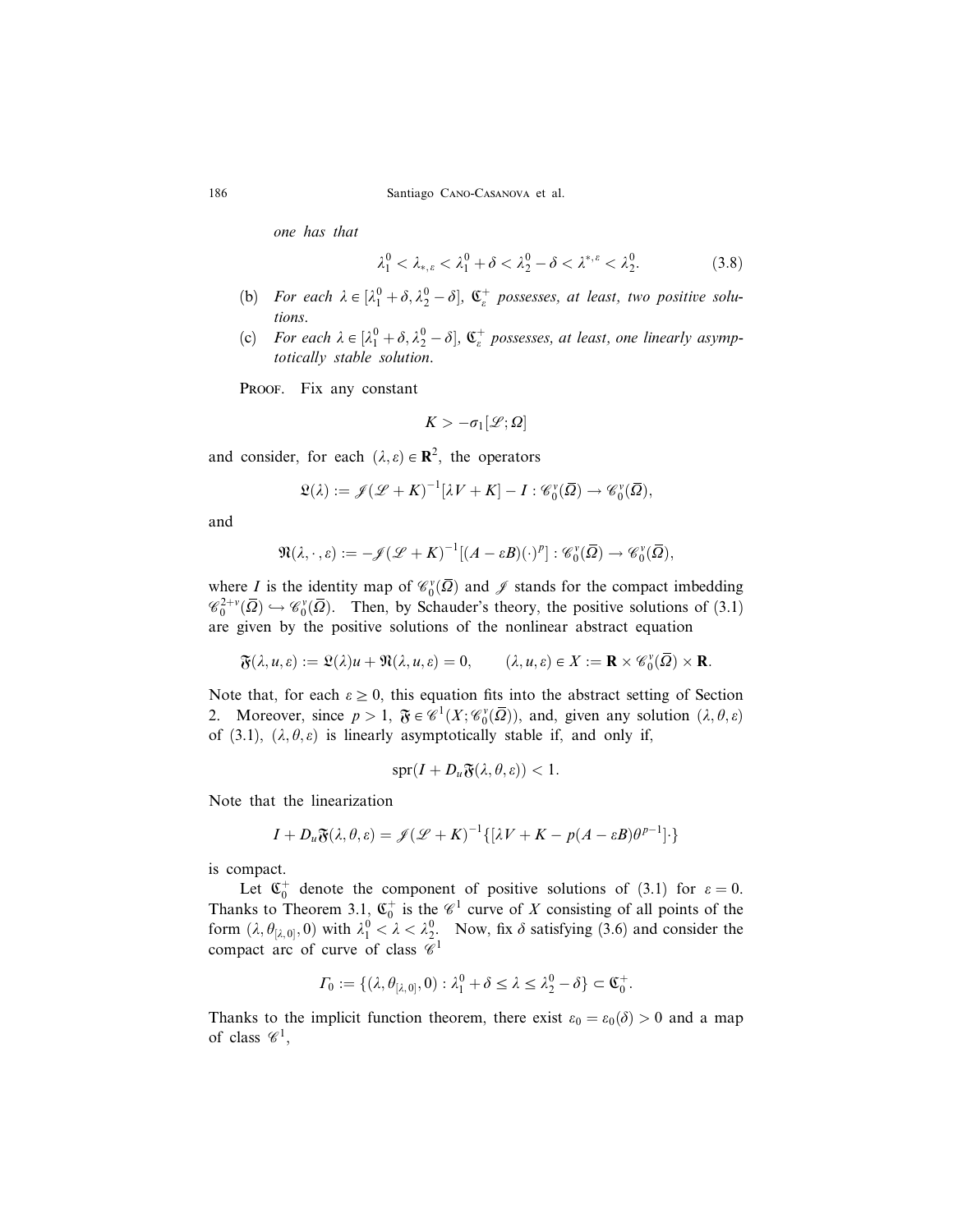$$
\Theta : [\lambda_1^0 + \delta, \lambda_2^0 - \delta] \times [-\varepsilon_0, \varepsilon_0] \subset \mathbf{R}^2 \to \mathscr{C}_0^{\nu}(\overline{\Omega}),
$$

such that:

- (C1) For each  $\lambda \in [\lambda_1^0 + \delta, \lambda_2^0 \delta], \Theta(\lambda, 0) = \theta_{[\lambda, 0]}.$
- (C2) For each  $(\lambda, \varepsilon) \in [\lambda_1^0 + \delta, \lambda_2^0 \delta] \times [-\varepsilon_0, \varepsilon_0], \quad \mathfrak{F}(\lambda, \Theta(\lambda, \varepsilon), \varepsilon) = 0, \text{ i.e.,}$  $(\lambda, \Theta(\lambda, \varepsilon), \varepsilon)$  provides us with a solution of (3.1).
- (C3) There exists  $\rho > 0$  such that if  $\mathfrak{F}(\lambda, u, \varepsilon) = 0$  for some  $(\lambda, u, \varepsilon) \in$  $[\lambda_1^0 + \delta, \lambda_2^0 - \delta] \times \mathscr{C}_0^{\nu}(\overline{\Omega}) \times [-\varepsilon_0, \varepsilon_0]$  with

$$
||u - \theta_{[\lambda,0]}||_{\mathscr{C}(\overline{\Omega})} \le \rho,\tag{3.9}
$$

then  $u = \Theta(\lambda, \varepsilon)$ .

By elliptic regularity (3.9) implies an equivalent estimate in  $\mathcal{C}_0^{\nu}(\overline{\Omega})$ . Moreover, since

$$
\lim_{\varepsilon \to 0} \|\Theta(\lambda, \varepsilon) - \theta_{[\lambda, 0]}\|_{\mathscr{C}_0(\bar{\Omega})} = 0 \quad \text{ uniformly in } \lambda \in [\lambda_1^0 + \delta, \lambda_2^0 - \delta],
$$

reducing  $\varepsilon_0$ , if necessary, we can assume that  $(\lambda, \Theta(\lambda, \varepsilon), \varepsilon)$  is a positive solution of (3.1) for each  $\lambda \in [\lambda_1^0 + \delta, \lambda_2^0 - \delta]$  and  $\varepsilon \in [-\varepsilon_0, \varepsilon_0]$ . Actually, by the continuity of the map

$$
\varrho(\lambda,\varepsilon) := \text{spr}(I + D_u \mathfrak{F}(\lambda,\Theta(\lambda,\varepsilon),\varepsilon)),\tag{3.10}
$$

one can make a further reduction of  $\varepsilon_0$ , if necessary, so that

$$
\varrho(\lambda,\varepsilon) \le \omega < 1, \qquad (\lambda,\varepsilon) \in [\lambda_1^0 + \delta, \lambda_2^0 - \delta] \times [-\varepsilon_0, \varepsilon_0], \tag{3.11}
$$

for some constant  $\omega < 1$ . Although the continuity of the map (3.10) can be obtained from the abstract theory of T. Kato [7], in our particular setting it is an easy consequence from the continuity of the principal eigenvalue of the linearization of (3.1) at  $\Theta(\lambda, \varepsilon)$  with respect to the underlying potential. Subsequently, we assume that  $\varepsilon_0$  has been chosen to satisfy all these requirements, set

$$
\theta_{[\lambda,\,\varepsilon]}:=\boldsymbol{\varTheta}(\lambda,\varepsilon)
$$

and fix  $\varepsilon \in (0, \varepsilon_0]$ . Let  $\mathfrak{C}_{\varepsilon}$  denote the component of the set of nontrivial solutions of  $\mathfrak{F}(\lambda, u, \varepsilon) = 0$  containing  $(\lambda, \theta_{[\lambda, \varepsilon]}, \varepsilon), \lambda_1^0 + \delta \leq \lambda \leq \lambda_2^0 - \delta$ , and let  $\mathfrak{C}_{\varepsilon}^+$  be the subcomponent of  $\mathfrak{C}_{\varepsilon}$  lying in the interior of the cone of positive functions. By the strong maximum principle,  $\mathfrak{C}_{\varepsilon} = \mathfrak{C}_{\varepsilon}^+$ , since the positive solutions of (3.1) cannot bifurcate from  $(\lambda, 0, \varepsilon)$ . To complete the proof of the theorem it suffices to show that  $\mathcal{C}_\varepsilon^+$  is an isola satisfying the conditions (a), (b) and (c) of the statement.

Thanks to [1, Th. 3.3] and [2, Prop. 4.3], there exists  $\eta > 0$  such that (3.1) does not admit a positive solution if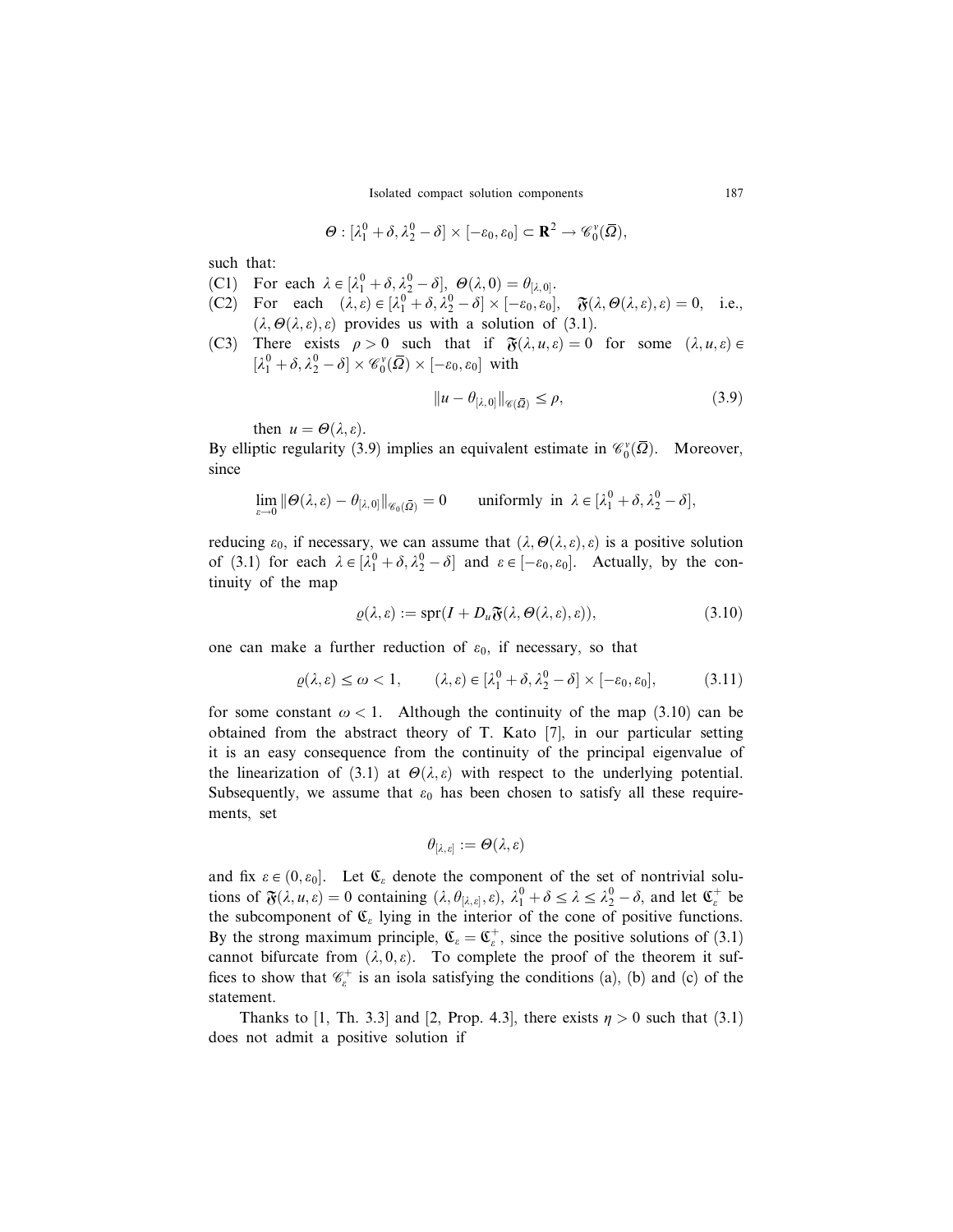$$
\lambda \in (-\infty, \lambda_1^0 + \eta) \cup (\lambda_2^0 - \eta, \infty).
$$

Thus,

$$
\mathscr{P}_{\lambda}(\mathfrak{C}_{\varepsilon}^{+}) \subset [\lambda_{1}^{0} + \eta, \lambda_{2}^{0} - \eta]. \tag{3.12}
$$

Moreover, thanks to (A3), the positive solutions of (3.1) possess uniform  $L_{\infty}$ bounds in compact intervals of the parameter  $\lambda$  within  $(\lambda_1^0, \lambda_2^0)$  (cf. e.g., [1] and [2]). Therefore,  $\mathfrak{C}_{\varepsilon}^+$  is compact, and, consequently,  $\mathfrak{C}_{\varepsilon}^+$  is an isola entirely filled in by positive solutions of (3.1)—with respect to the trivial state  $(\lambda, 0, \varepsilon)$ .

Now, let  $\lambda_{*,\varepsilon}$  and  $\lambda^{*,\varepsilon}$  be the quantities defined through (3.7). Since  $\mathfrak{C}^+_{\varepsilon}$  is connected and  $\mathcal{P}_{\lambda}$  is continuous,

$$
\mathscr{P}_\lambda(\mathfrak{C}_\varepsilon^+)= [\lambda_{*,\varepsilon},\lambda^{*,\varepsilon}]
$$

and, hence, (3.12) implies

$$
\lambda_1^0 < \lambda_{*,\varepsilon} \le \lambda_1^0 + \delta < \lambda_2^0 - \delta \le \lambda^{*,\varepsilon} < \lambda_2^0,
$$

by construction. Actually, thanks to (3.11), we have that

$$
\varrho(\lambda_1^0+\delta,\varepsilon)<1,\qquad \varrho(\lambda_2^0-\delta,\varepsilon)<1,
$$

and, hence, the operators

$$
D_u \mathfrak{F}(\lambda_1^0 + \delta, \theta_{[\lambda_1^0 + \delta, \varepsilon]}, \varepsilon) \quad \text{and} \quad D_u \mathfrak{F}(\lambda_2^0 - \delta, \theta_{[\lambda_2^0 - \delta, \varepsilon]}, \varepsilon)
$$

are isomorphisms of  $\mathcal{C}_0^{\nu}(\overline{\Omega})$ . Therefore, thanks to the implicit function theorem, the compact arc of  $\mathscr{C}_1^1$ -curve of  $\mathfrak{C}_\varepsilon^+$  defined by

$$
\varGamma_\varepsilon:=\{(\lambda,\theta_{[\lambda,\varepsilon]},\varepsilon):\lambda^0_1+\delta\leq\lambda\leq\lambda^0_2-\delta\}
$$

extends to a compact arc of curve of class  $\mathscr{C}^1$ , say  $\tilde{\Gamma}_\varepsilon$ , such that

$$
[\lambda_1^0 + \delta, \lambda_2^0 - \delta] \subset \text{Int } \mathscr{P}_{\lambda}(\tilde{\Gamma}_{\varepsilon}).
$$

As  $\mathfrak{C}_{\varepsilon}^+$  is connected, necessarily  $\tilde{\Gamma}_{\varepsilon} \subset \mathfrak{C}_{\varepsilon}^+$  and, hence,

$$
[\lambda_1^0 + \delta, \lambda_2^0 - \delta] \subset \text{Int } \mathscr{P}_{\lambda}(\mathfrak{C}_{\varepsilon}^+).
$$

Therefore,

$$
\lambda_{*,\varepsilon}<\lambda_1^0+\delta<\lambda_2^0-\delta<\lambda^{*,\varepsilon},
$$

which shows (3.8) and completes the proof of Property (a).

As an immediate consequence from (3.10) and (3.11), for each  $\lambda \in$  $[\lambda_1^0 + \delta, \lambda_2^0 - \delta], (\lambda, \theta_{[\lambda, \varepsilon]}, \varepsilon)$  is a linearly asymptotically stable solution of the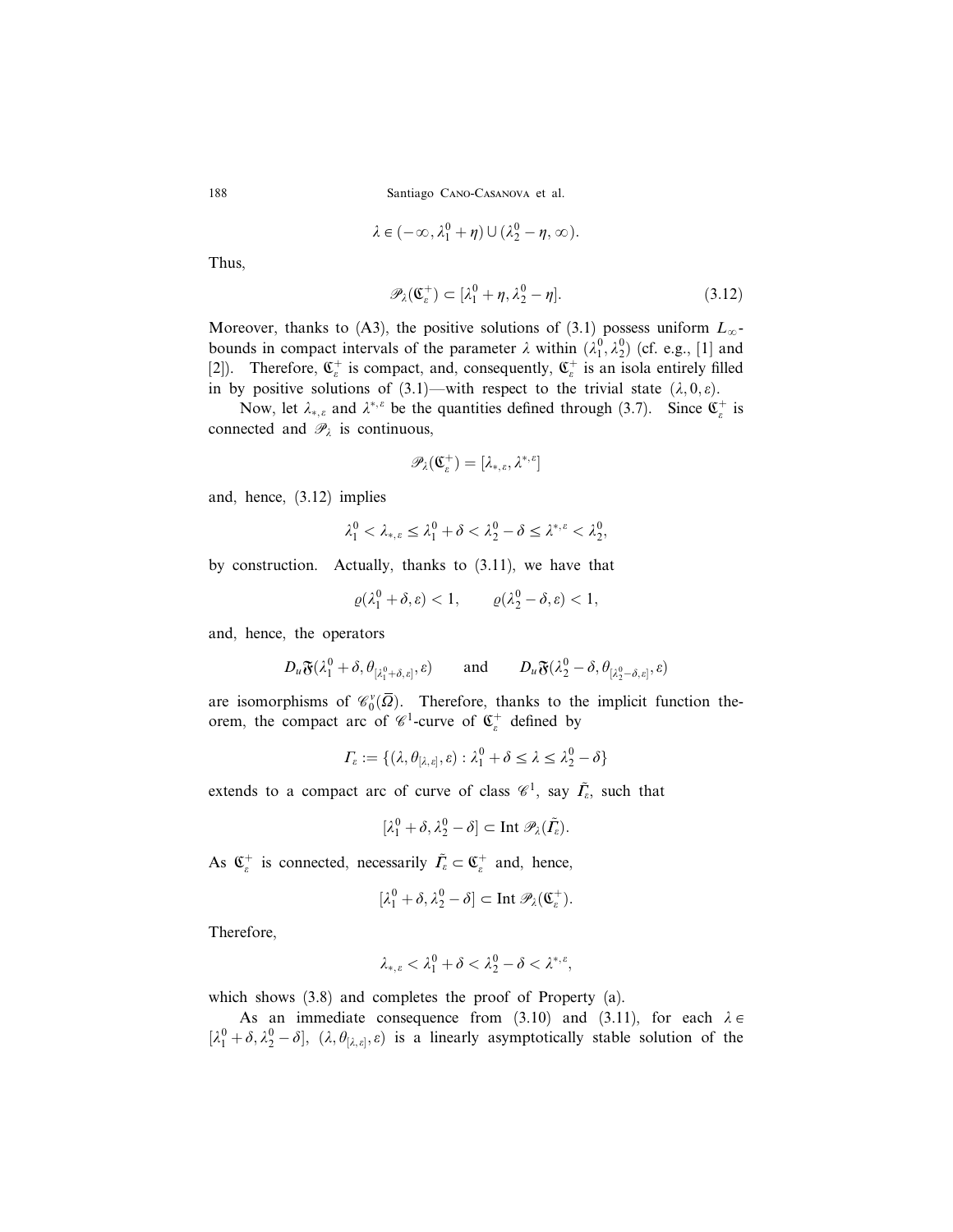parabolic counterpart of (3.1), and, consequently, Property (c) holds. Actually, thanks to Schauder's formula for the local index, for each  $\lambda \in [\lambda_1^0 + \delta, \lambda_2^0 - \delta]$ ,

$$
\operatorname{Ind}(\theta_{[\lambda,\varepsilon]}, \mathfrak{F}(\lambda,\cdot,\varepsilon)) = 1 \tag{3.13}
$$

and, therefore, thanks to Theorem 2.4,  $\mathfrak{C}_{\varepsilon}^+$  possesses, at least, two solutions. This shows Property (b) and concludes the proof of the theorem.  $\Box$ 

## 4. Numerical experiments

In this section we treat numerically the following one-dimensional prototype model in  $\Omega = (0, 1)$ :

$$
\begin{cases}\n-u'' + \mu u = \lambda \sin(2\pi x)u - a(x)u^2, \\
u(0) = u(1) = 0,\n\end{cases}
$$
\n(4.1)

where

$$
a(x) = \begin{cases} -0.2\sin\left(\frac{\pi}{0.2}(0.2 - x)\right) & \text{if } 0 \le x \le 0.2, \\ \sin\left(\frac{\pi}{0.6}(x - 0.2)\right) & \text{if } 0.2 < x \le 0.8, \\ -0.2\sin\left(\frac{\pi}{0.2}(x - 0.8)\right) & \text{if } 0.8 < x \le 1, \end{cases}
$$
(4.2)

and  $(\lambda, \mu) \in \mathbb{R}^2$  are regarded as two real parameters. Note that  $a > 0$  in  $(0.2, 0.8), a < 0$  in  $(0, 0.2) \cup (0.8, 1),$  and  $a(0) = a(0.2) = a(0.8) = a(1) = 0.$ For an adequate choice of the parameter  $\mu$ , this problem fits into the abstract setting of Section 3 by choosing

$$
\Omega := (0, 1),
$$
  $\mathscr{L} := -\frac{d^2}{dx^2} + \mu,$   $V := \sin(2\pi^2),$   $p = 2,$ 

and, e.g.,

$$
A(x) := \begin{cases} 0 & \text{if } 0 \le x \le 0.2, \\ \sin(\frac{\pi}{0.6}(x - 0.2)) & \text{if } 0.2 < x \le 0.8, \\ 0 & \text{if } 0.8 < x \le 1, \end{cases}
$$

 $\varepsilon = 0.2$ , and

$$
B(x) = \begin{cases} \sin\left(\frac{\pi}{0.2}(0.2 - x)\right) & \text{if } 0 \le x \le 0.2, \\ 0 & \text{if } 0.2 < x \le 0.8, \\ \sin\left(\frac{\pi}{0.2}(x - 0.8)\right) & \text{if } 0.8 < x \le 1. \end{cases}
$$

Indeed, since  $N = 1$ ,  $\Omega_A^0 = (0, 0.2) \cup (0.8, 1)$ ,  $\Omega_B^0 = (0.2, 0.8)$ , and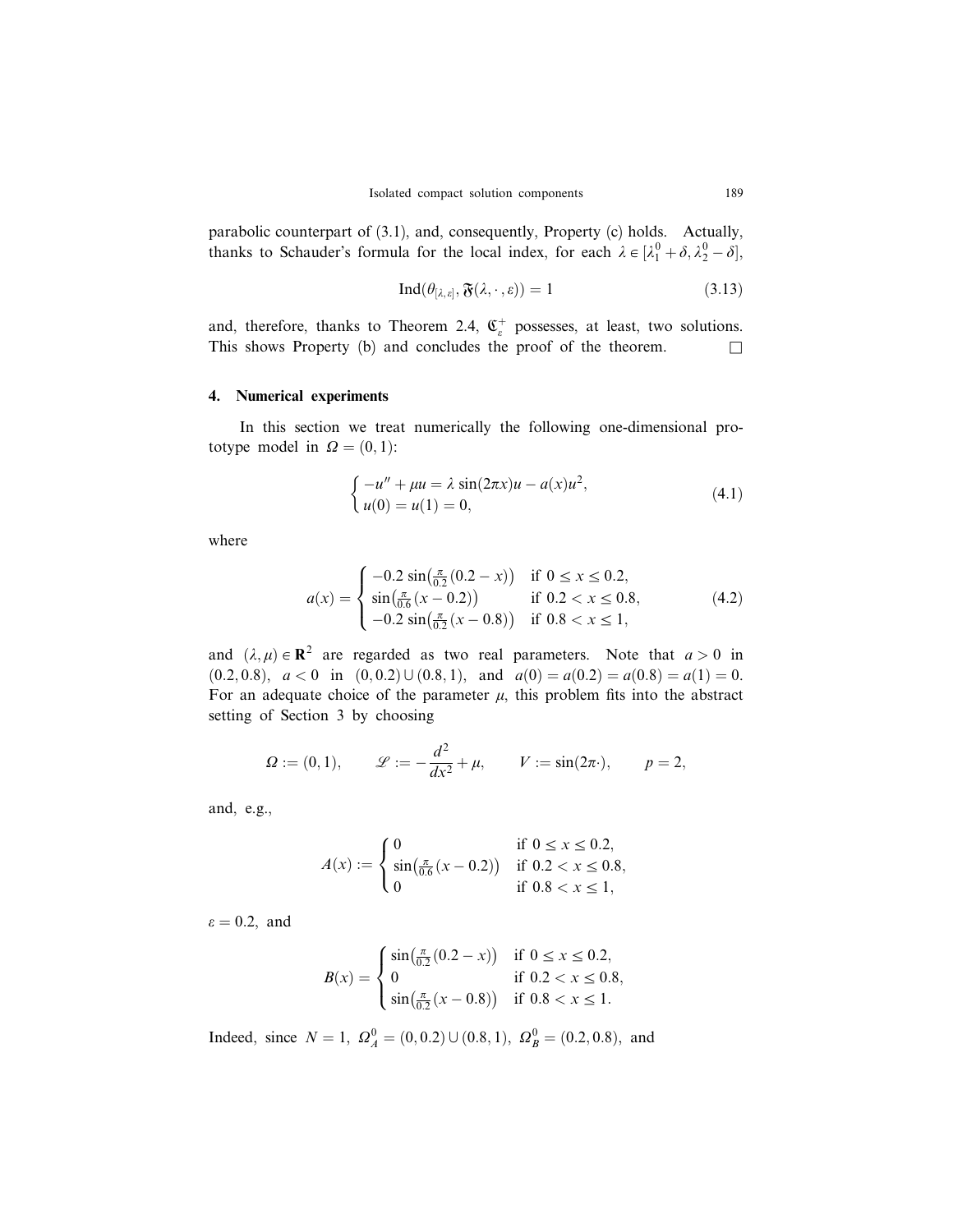$$
\max_{\lambda \in \mathbf{R}} \sigma_1[\mathcal{L} - \lambda V; \Omega] = \sigma_1 \left[ -\frac{d^2}{dx^2} + \mu; \Omega \right] = \pi^2 + \mu,
$$
 (4.3)

$$
\max_{\lambda \in \mathbf{R}} \sigma_1[\mathcal{L} - \lambda V; \Omega_A^0] = \sigma_1 \left[ -\frac{d^2}{dx^2} + \mu; \Omega_A^0 \right] = 25\pi^2 + \mu,
$$
 (4.4)

condition (3.3) is satisfied as soon as

$$
-25\pi^2 < \mu < -\pi^2. \tag{4.5}
$$

Moreover, since  $V > 0$  in  $(0, 0.2)$  and  $V < 0$  in  $(0.8, 1)$ , V changes sign in  $\Omega_A^0$ . The validity of (4.3) follows straight away from the fact that, for each  $\lambda < 0$ , any eigenfunction of  $\sigma_1 \left[ -\frac{d^2}{dx^2} + \mu - \lambda \sin(2\pi \cdot); \Omega \right]$  must be the vertical reflection around 0.5 of a principal eigenfunction of  $\sigma_1 \left[ -\frac{d^2}{dx^2} + \mu + \lambda \sin(2\pi \cdot); \Omega \right]$ . Thus, the zeroes of the map

$$
\lambda \mapsto \sigma_1 \left[ -\frac{d^2}{dx^2} + \mu - \lambda \sin(2\pi \cdot); \Omega \right]
$$

always have opposite sign, if it has two. This entails that its maximum must be reached at  $\lambda = 0$ . A similar argument, whose details are omitted here, shows (4.4).

Actually, as a result of the symmetry of  $a(x)$ , if u is a positive solution of (4.1) for some  $\lambda > 0$ , then its vertical reflection around  $x = 0.5$  provides us with a positive solution of (4.1) for  $-\lambda$ . Consequently, for each  $\mu \in \mathbb{R}$ , the set of values of  $\lambda$  for which (4.1) possesses a positive solution must be an interval centered at  $\lambda = 0$ . As a consequence, any bifurcation diagram of positive solutions where we represent the parameter  $\lambda$  versus the  $L_{\infty}$ -norm of the solutions must be symmetric around  $\lambda = 0$ . These features have been confirmed by all our numerical computations.

Suppose

$$
\mu \in (-\pi^2, 0].\tag{4.6}
$$

Then,  $\sigma_1[\mathcal{L}; \Omega] > 0$  and, due to Kato-Hess's Theorem, there exist  $\lambda_-(\mu) < 0$  $\lambda_+(\mu)$  such that

$$
\sigma_1[\mathscr{L} - \lambda_-(\mu)V;\Omega] = \sigma_1[\mathscr{L} - \lambda_+(\mu)V;\Omega] = 0.
$$

Actually, these are the unique zeroes of  $\lambda \mapsto \sigma_1[\mathscr{L} - \lambda V; \Omega]$  and, thanks to the symmetry properties of the problem,  $\lambda_-(\mu) = -\lambda_+(\mu)$ . As  $\mu$  decreases from zero approaching the critical value  $-\pi^2$ ,  $\lambda_-(\mu)$  increases, and, hence,  $\lambda_+(\mu)$ decreases, approaching 0, i.e.,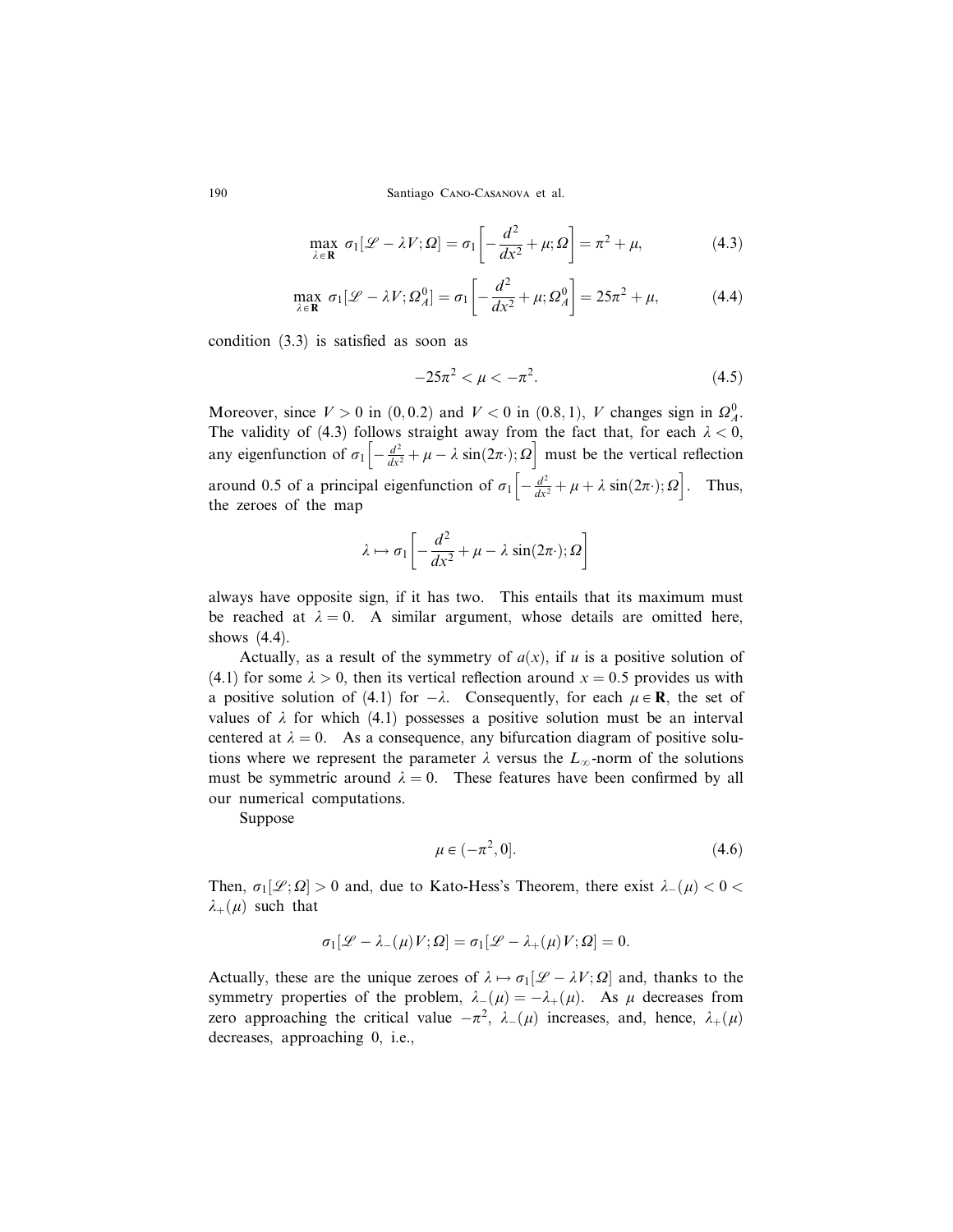$$
\lim_{\mu\downarrow -\pi^2} \lambda_-(\mu) = 0 = \lim_{\mu\downarrow -\pi^2} \lambda_+(\mu).
$$

It should be noted that, if  $\mu < -\pi^2$ , then the map  $\lambda \mapsto \sigma_1[\mathscr{L} - \lambda V; \Omega]$  is always negative. Under assumption (4.6),  $\lambda_{-}(\mu)$  and  $\lambda_{+}(\mu)$  are simple eigenvalues, in the sense of [4], and, hence, they are bifurcation values to positive solutions from the trivial state  $(\lambda, u) = (\lambda, 0)$ . Actually, these are the unique bifurcation values to positive solutions from  $(\lambda, 0)$ . Moreover, thanks to [2, Prop. 4.3], it is easy to see that (4.1) does not admit a positive solution if

$$
\lambda \in (-\infty, \lambda^0_-(\mu)] \cup [\lambda^0_+(\mu), \infty),
$$

where  $\lambda^0_-(\mu)$  and  $\lambda^0_+(\mu)$  are the unique zeroes of the map

$$
\lambda \mapsto \sigma_1[\mathscr{L} - \lambda V; (0, 0.2)].
$$

Note that  $\lambda^0_-(\mu) = -\lambda^0_+(\mu) < 0$ . As we have at our disposal  $L_\infty$  a priori bounds, uniform in compact intervals of the parameter  $\lambda$ , for all positive solutions of (4.1)—because  $N = 1$ —, it is apparent, from the abstract unilateral bifurcation results of [10], that there is a continuum of positive solutions of (4.1) connecting  $(\lambda^0_+(\mu), 0)$  with  $(\lambda^0_+(\mu), 0)$ . The left plot of Figure 4.1 shows it for the special choice  $\mu = 0$ . In this case,  $\lambda_+(0) \sim 28.0233$  and  $\lambda$ <sub>-</sub>(0)  $\sim$  -28.0233. The central and right plots of Figure 4.1 show the per-



Fig. 4.1. Three components of positive solutions for  $\mu = 0, -14, -40$ , respectively.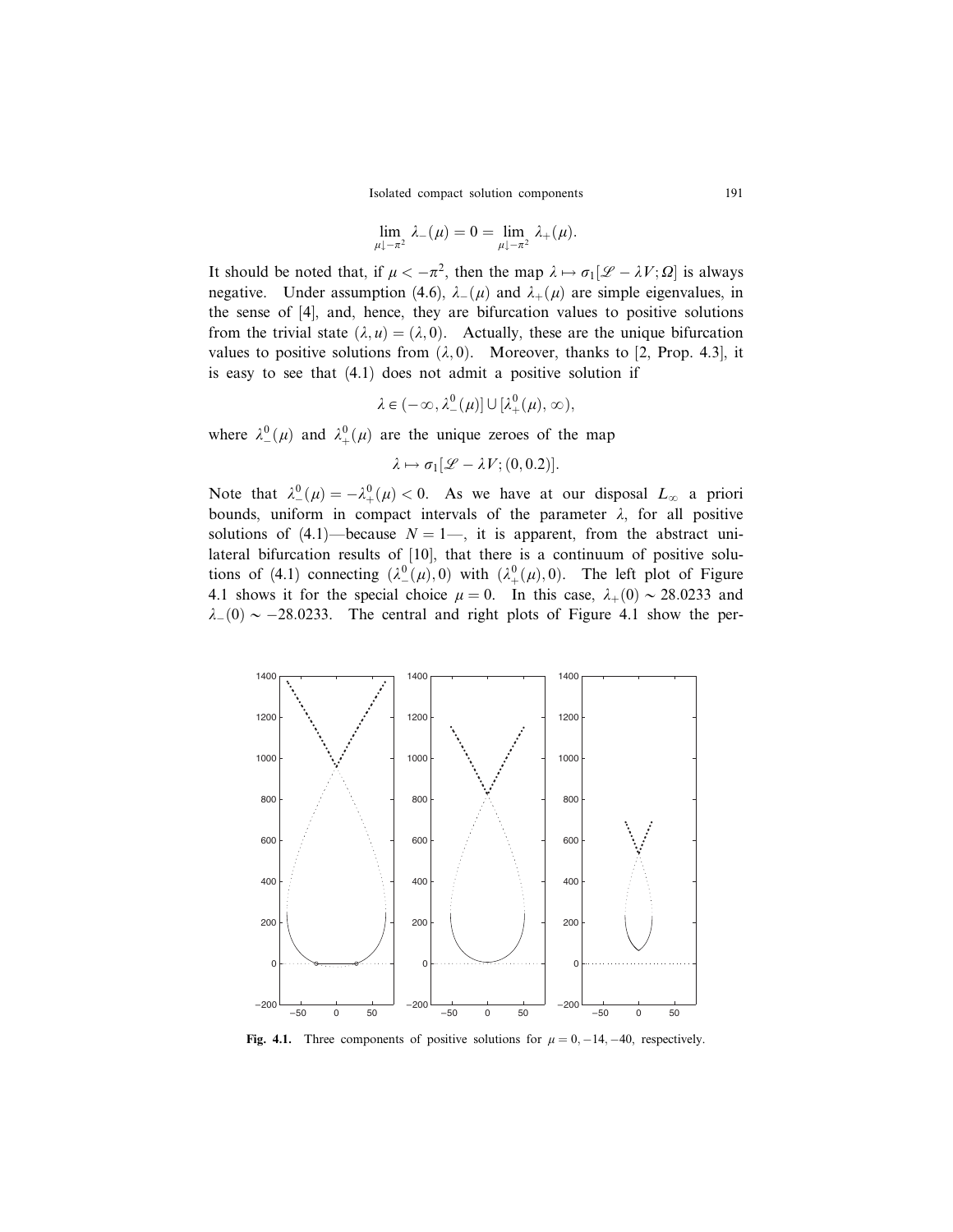

Fig. 4.2. Magnified piece of the bifurcation diagrams.

turbations of the positive solutions of the left plot as the secondary parameter  $\mu$  decreases from zero up to reach the values  $\mu = -14$  and  $\mu = -40$ , for which  $(\lambda, 0)$  always is linearly unstable, and, consequently, no bifurcation value to positive solutions from it is available. Therefore, the perturbed continua of positive solutions must be isolas with respect to  $(\lambda, 0)$ .

In Figure 4.1 we are plotting the value of  $\lambda$  against the  $L_{\infty}$ -norm of the corresponding positive solution. Stable solutions are indicated by solid lines, unstable by dotted lines. As there are some ranges of values of  $\lambda$  where the model possesses at least two solutions with very similar  $L_{\infty}$ -norms, the plot did not allow us distinguishing them, but rather plotted twice these pieces. This is why the bifurcation diagrams exhibit a darker arc of curve. To explain in full detail what's going on, in Figure 4.2 we have magnified a very small area around the *apparent crossing point* of the curve of positive solution shown in the second plot of Figure 4.1.

The crossing point in Figure 4.2 represents two positive solutions for  $\lambda = 0$ with the same  $L_{\infty}$ -norm; each of them the vertical reflection around  $x = 0.5$  of the other. The solutions on the main diagonals possess a one-dimensional unstable manifold, while the solutions on the  $\setminus$ -shaped curve have twodimensional unstable manifolds. Actually, in all cases the fine structure of the upper part of the global bifurcation diagram obeys the following general scheme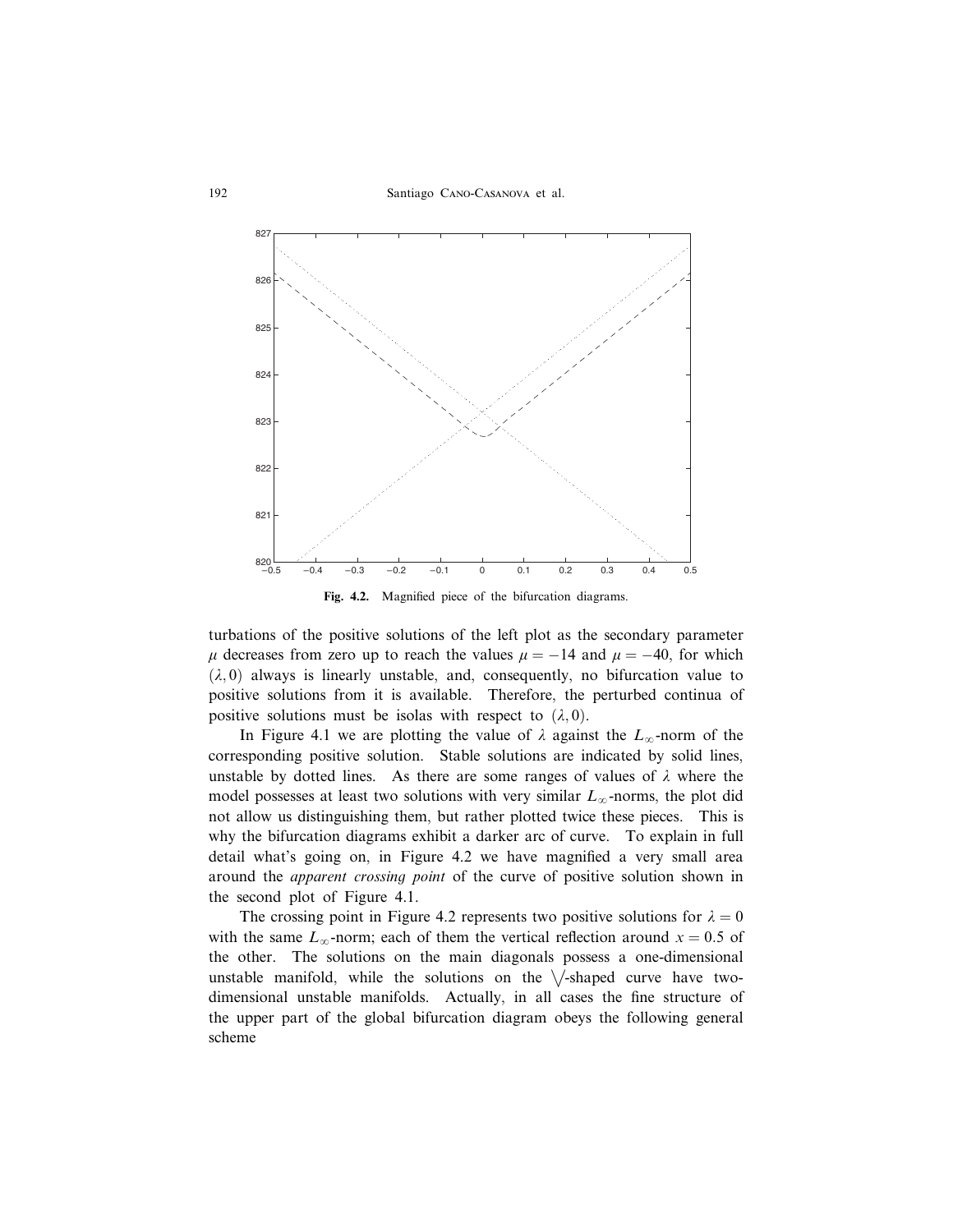

Fig. 4.3. Scheme of the upper parts of the bifurcation diagrams.

As we across the first turning point,  $R_1$ , the solutions become unstable with onedimensional unstable manifold, until reaching the second turning point along the curve,  $R_2$ , where the dimension of the unstable manifold increases by one. Then, all solutions along the  $\sqrt{\ }$ -shaped arc of curve have twodimensional unstable manifolds until reaching the third turning point,  $R_3$ , where such dimension reduces by one. All solutions along the arc of curve in between  $R_3$  and  $R_4$  have one-dimensional unstable manifold. Finally, when  $R_4$  is crossed, all solutions become stable. It should be noted that, thanks to the symmetry properties of (4.1),

$$
R_1 = -R_4
$$
,  $R_3 = -R_2$ .

To compute the plots of Figure 4.1 we have coupled a pure spectral method with collocation and a path continuation solver. In all our numerical computations we have used trigonometric modes and the collocation points have been taken to be equidistant; the number of modes equaling the number of collocation points. Let N denote the number of modes, set  $x_0 = 0$ ,  $x_{N+1} = 1$ ,  $h = 1/(N + 1)$ , and

$$
x_i = x_{i-1} + h, \qquad 1 \le i \le N,
$$

the N collocation points. Then, the solutions  $u(x)$  of (4.1) are approximated by the Fourier truncated series

$$
u_N(x) = \sum_{j=1}^N c_j \sin(j\pi x),
$$

where  $C = (c_1, \ldots, c_N)$  is a solution of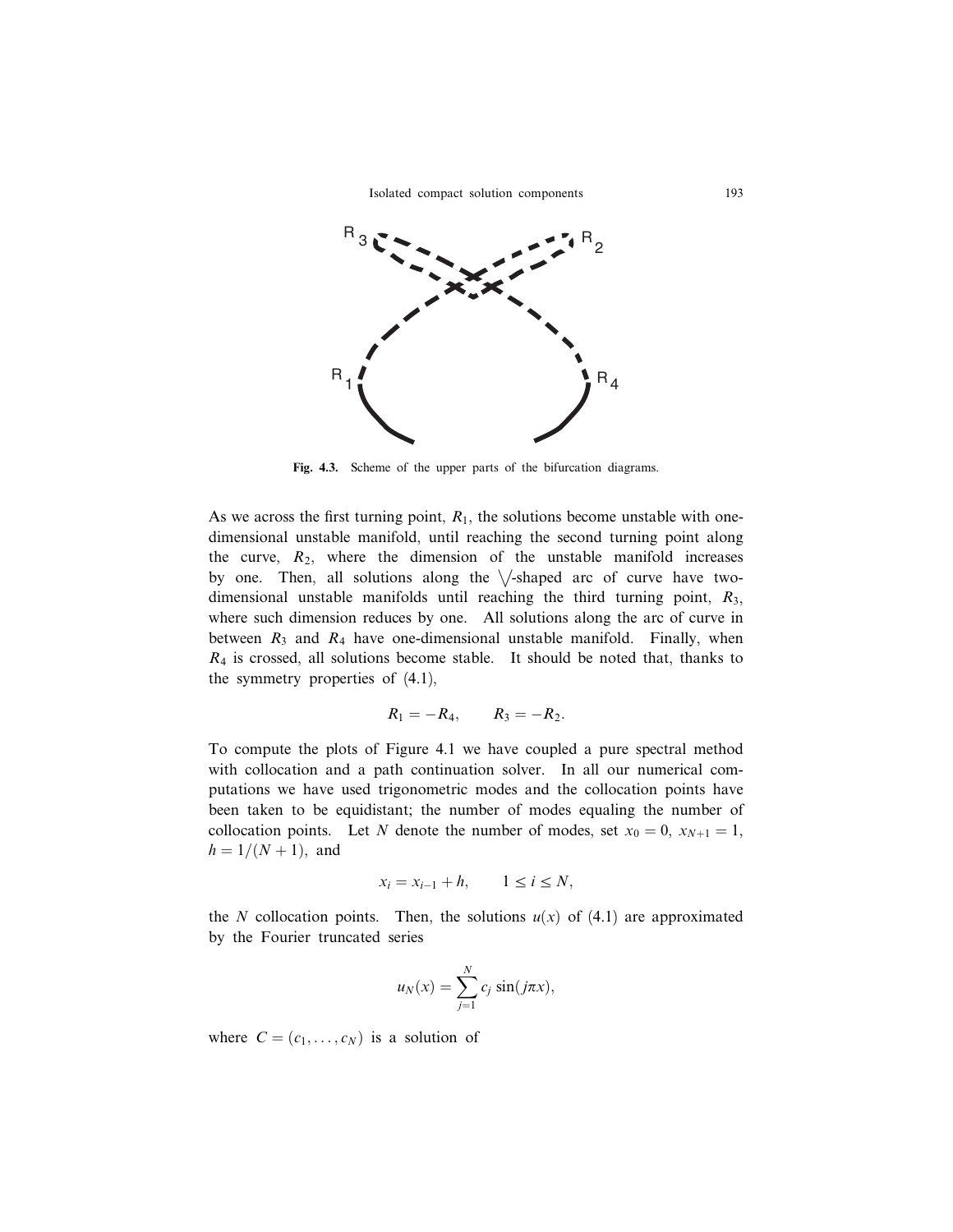$$
(LCT)i = \lambda V(xi)(JCT)i - a(xi)((JCT)i)2, 1 \le i \le N.
$$
 (4.7)

In (4.7) we have denoted

$$
J := (\sin(j\pi x_i))_{1 \le i,j \le N}, \qquad L := ((j\pi)^2 \sin(j\pi x_i))_{1 \le i,j \le N}.
$$
 (4.8)

For this choice the zero solution of (4.1) is preserved and, as the number of modes increases, any compact arc of approximated non-trivial solution curve approximates the corresponding curve of the continuous problem (e.g., [11] and the references therein). Since u is a function of class  $\mathscr{C}^2$ , its jth Fourier coefficient  $c_j$  decays as  $O(j^{-2})$  as  $j \uparrow \infty$  (cf. C. Canuto et al. [3, pp. 35]) and, hence,

$$
\max_{0 \le x \le 1} |u_{N+1}(x) - u_N(x)| = O(N^{-2})
$$

as  $N \uparrow \infty$ . Due to these features we have used the following criterion to choose the number of modes in all our computations

$$
\max_{0 \le j \le 10} |c_{N-j}| \le \frac{1}{2} 10^{-4}.
$$

Actually, in order to respect it we have needed  $80 \le N \le 132$  nodes in all our computations. The global continuation solvers we use to compute the solution curves and the dimensions of the unstable manifolds of all the solutions along them come from [8], [11], and the references therein.

The central and right plots of Figure 4.1 show two isolas of positive solutions of (4.1) for  $\mu = -14$  and  $\mu = -40$ , respectively. To compute them we have taken the minimal positive solution of the first plot of Figure 4.1 for a value of  $\lambda$  greater and sufficiently close to  $\lambda_{+}(0)$ , and then we have fixed  $\lambda$  and used  $\mu$  as the main continuation parameter to construct a positive solution of (4.1) for  $\mu = -14$  at the fixed value of  $\lambda$ . Further, we fixed  $\mu = -14$  and used  $\lambda$  as the main continuation parameter to compute the whole solution isola. A posterior continuation in  $\mu$ , up to reach the value  $\mu = -40$  provided us with the isola shown in the third plot of Figure 4.1. It should be noted that  $\mu = -14$ and  $\mu = -40$  satisfy (4.5). Therefore, they are within the range of values of  $\mu$ for which no positive solution can bifurcate from  $u = 0$ , because of the absence of principal eigenvalues for the corresponding linearized problem. The turning points of the third diagram of Figure 4.1 are the following

$$
R_1 \sim -18.9693
$$
,  $R_2 \sim 18.3983$ ,  $R_3 \sim -18.3983$ ,  $R_4 \sim 18.9693$ .

In the next figures we have plotted the profiles of some representative positive solutions along the third isola of Figure 4.1. We have chosen clock-wise orientation. Precisely, Figure 4.4 provides us with the plots of 6 solutions along the arc of curve joining  $R_4$  with  $R_1$ . All those solutions are stable.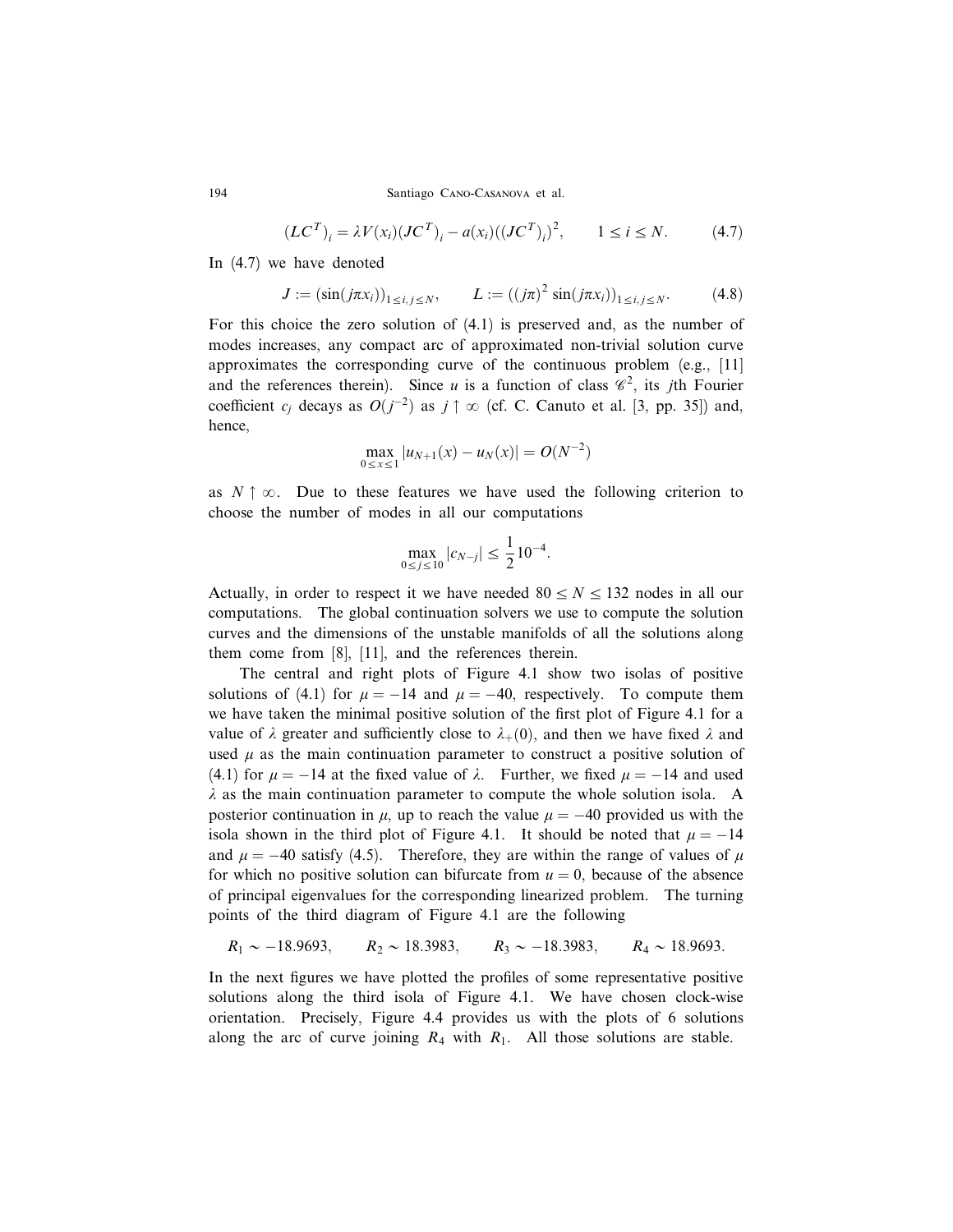

Fig. 4.4. Some positive solutions along the arc of curve  $\widehat{R_4R_1}$ .

As predicted by the theory, the first and sixth plots of Figure 4.4 are vertical reflection around  $x = 0.5$  of each other.

In Figure 4.5 we have represented the plots of 4 representative solutions along the arc of curve joining  $R_1$  with  $R_2$ . The first and fourth solutions correspond with  $R_1$  and  $R_2$ , respectively, and, hence, they are neutrally stable, whereas the two intermediate solutions are unstable with one-dimensional unstable manifold.

The solutions along the arc of curve  $\overline{R}_1\overline{R}_2$  exhibit a genuine super-linear behaviour at each of the intervals  $(0, 0.2)$  and  $(0.8, 1)$ , where they have a pick around  $x = 0.1$  and  $x = 0.9$ , respectively. It should be noted that 0.1 and 0.9 are the points where the absolute minimum of  $a(x)$  is attained. Clearly, along this arc of curve the super-linear behaviour of the positive solutions is much more emphasized in the interval  $(0.8, 1)$  than in  $(0, 0.2)$ .

In Figure 4.6 we have represented the plots of 6 representative solutions along the arc of curve joining  $R_2$  with  $R_3$ . All these solutions are linearly unstable with two-dimensional unstable manifolds. Note that they exhibit a genuine super-linear behavior with two picks around each of the points  $x = 0.1$ and  $x = 0.9$ . Along this arc of curve, the solutions of (4.1) for  $\lambda < 0$  are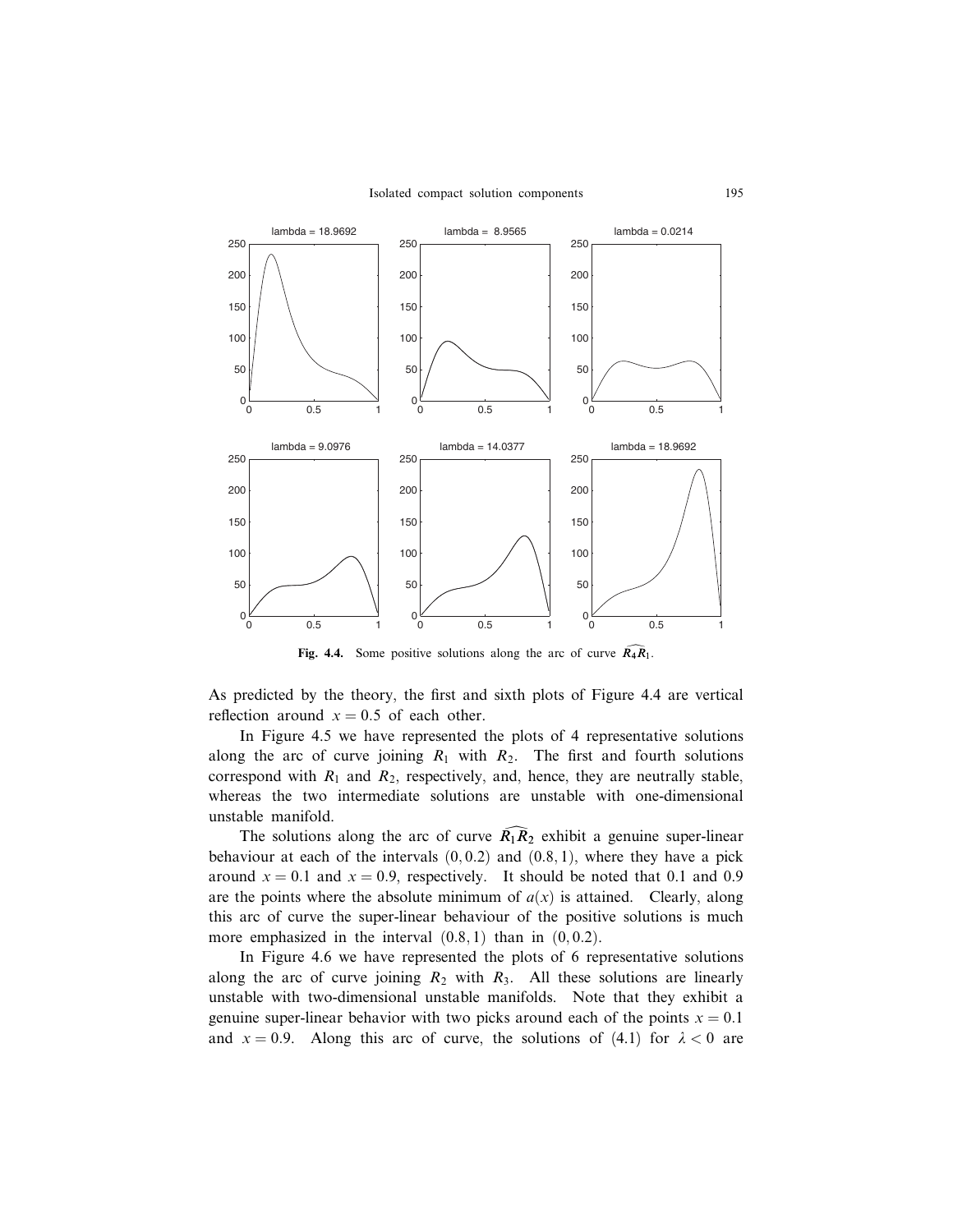

Fig. 4.5. Some positive solutions along the arc of curve  $\widehat{R_1R_2}$ .

obtained through vertical reflection around  $x = 0.5$  from the corresponding solutions for  $-\lambda > 0$ .

The solutions of (4.1) along the arc of curve joining  $R_3$  with  $R_4$  are the vertical reflection around  $x = 0.5$  of the corresponding solutions of (4.1) (substituting  $\lambda$  by  $-\lambda$ ) along the arc of curve  $R_1R_2$ . Therefore, they can be easily reconstructed from the ones shown in Figure 4.5.

Finally, in Figure 4.8 we have super-imposed the profiles of some of the most representative solutions along each of the four arcs of curve delimited by the four turning points  $R_1, R_2, R_3$  and  $R_4$ . It is a very suggestive picture because it reveals the symmetries exhibited by the solutions along  $\overline{R}_4R_1$  and  $R_3R_4$ . It also shows that the super-linear behaviour of the solutions along  $\widehat{R}_1\widehat{R}_2$  is substantially stronger in  $(0.8, 1)$  than in  $(0, 0.2)$ , while the super-linear behaviour of the solutions along  $\mathbb{R}_3 \mathbb{R}_4$  is substantially stronger in  $(0, 0.2)$  than in  $(0.8, 1)$ .

When the parameter  $\mu$  decreases up to reach the critical value  $-25\pi^2$ the corresponding isolas shrink to a single point at  $\mu = -25\pi^2$ , while they disappear if  $\mu < -25\pi^2$ . Indeed, for this range of values of  $\mu$  one has that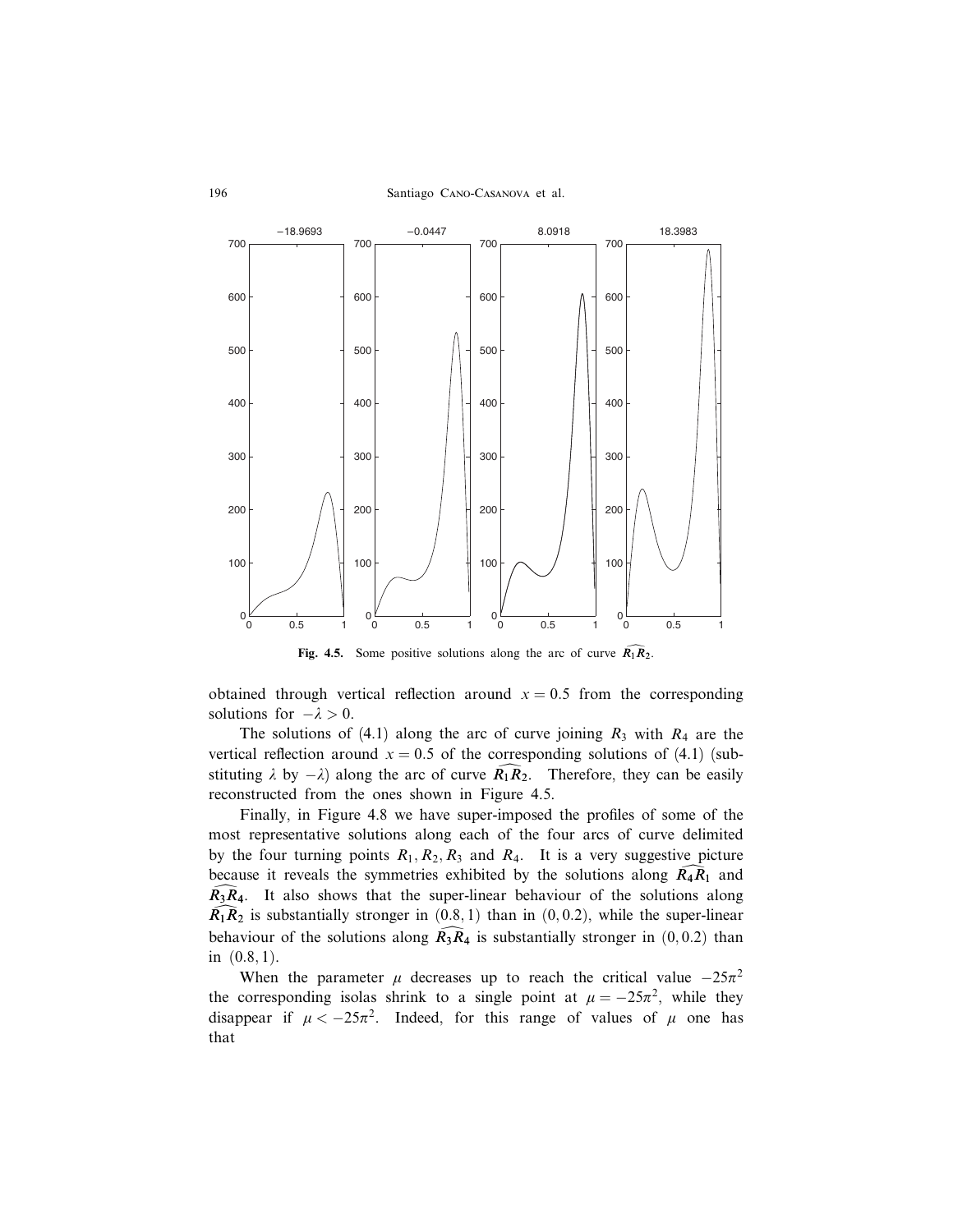

Fig. 4.7. Some positive solutions along the arc of curve  $\widehat{R_3R_4}$ .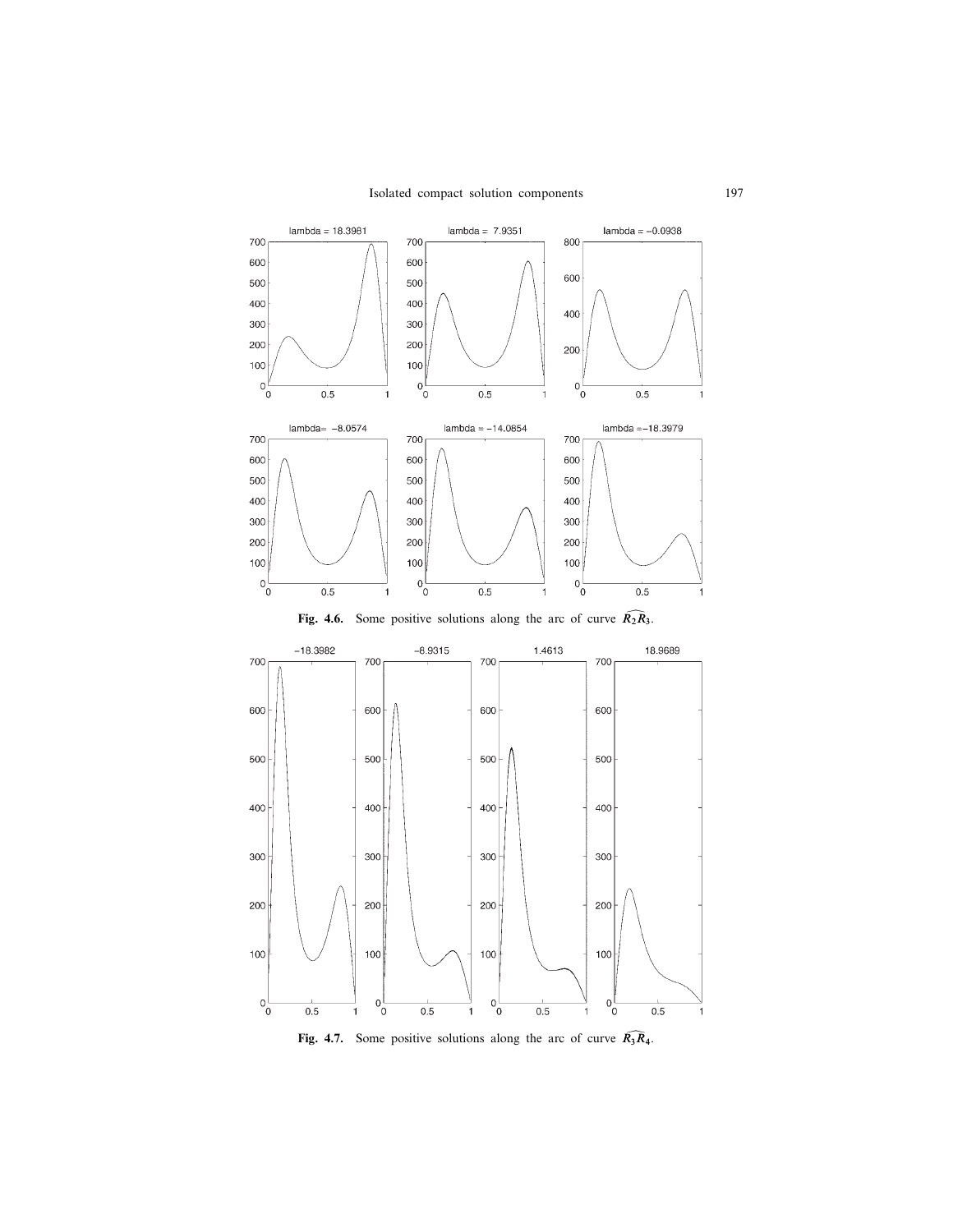

Fig. 4.8. Imposing all profile plots in each of the representative regimes.

$$
\max_{\lambda \in \mathbf{R}} \sigma_1[\mathcal{L} - \lambda V; \Omega] < \max_{\lambda \in \mathbf{R}} \sigma_1[\mathcal{L} - \lambda V; \Omega_A^0] < 0
$$

and, hence, thanks to [2, Prop. 4.3], (4.1) cannot admit a positive solution.

### Acknowledgements

This work has been supported by the Spanish Ministry of Science and Technology under Grants BFM2000-0797 and REN2003-00707.

## **References**

- [1] H. Amann, J. López-Gómez, A priori bounds and multiple solutions for superlinear indefinite elliptic problems, J. Differential Equations 146 (1998), 336–374.
- [2] S. Cano-Casanova, Compact components of positive solutions for superlinear indefinite elliptic problems of mixed type. Submited.
- [ 3 ] C. Canuto, M. Y. Hussaini, A. Quarteroni and T. Zang, Spectral Methods in Fluid Dynamics, Springer Series in Computational Physics, Springer Verlag, Berlin, 1988.
- [4] M. G. Crandall, P. H. Rabinowitz, Bifurcation, perturbation of simple eigenvalues and linearized stability, Arch. Rat. Mech. Anal. 67 (1973), 161–180.